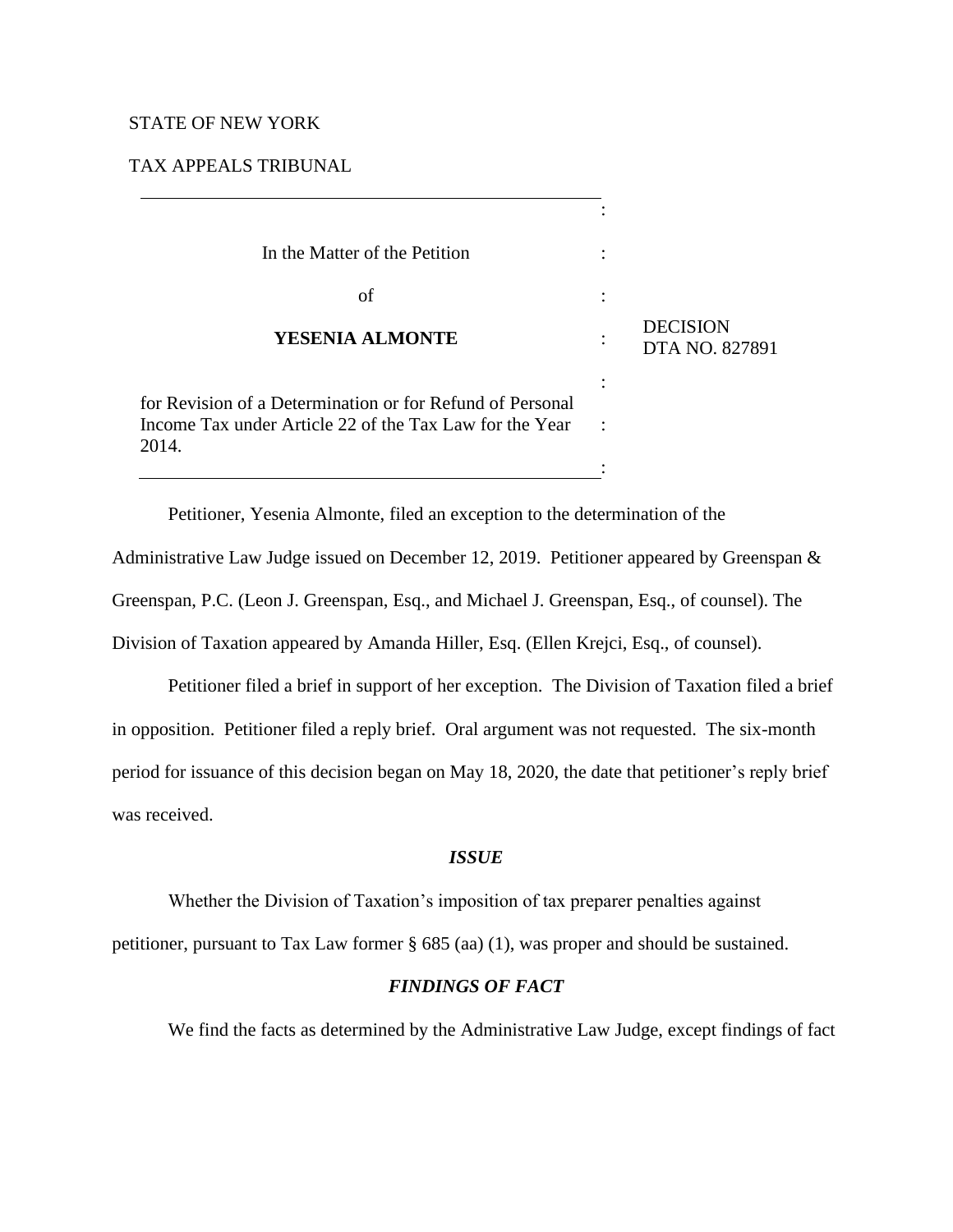5, 16 and 17, which we have edited for clarity, and finding of fact 38, which we have omitted. These facts, so modified, are set forth below.

1. Petitioner, Yesenia Almonte, was a New York State registered tax return preparer who prepared over 2,000 personal income tax returns in the year 2015. Petitioner offered tax preparation services at an office located at 275 East Gun Hill Road, Bronx, New York, beginning in January 2015 and lasting through July 2015.

2. The Division of Taxation (Division) has a team within its Income/Franchise Desk Audit Division that analyzes groups of tax returns filed during a tax season for suspicious activity, fraudulent activity, and identity theft.

3. Jason Huneau, a Tax Technician 2 in the Division's Income/Franchise Desk Audit Division, testified at the hearing.<sup>1</sup> Mr. Huneau is part of the Income/Franchise Desk Audit Division analysis team. He was part of the analysis team that analyzed groups of personal income tax returns for tax year 2014 that were filed in the year 2015.

4. Mr. Huneau explained that the analysis team looks at groups of filed returns for patterns of business losses, capital losses, other losses, and itemized deductions claimed on such returns. The team then looks at the geographic location from which the returns were filed based upon the internet protocol address, and the preparer identification number listed on such returns.

5. Mr. Huneau testified that on an unidentified date in February 2015, the analysis team noticed that over 50% of the 2014 returns prepared by petitioner claimed other losses, capital losses, or federal adjustments to income. Shortly thereafter, the analysis team referred petitioner's name to the Division's Office of Professional Responsibility for outreach to discuss

 $<sup>1</sup>$  At the time of the hearing, Mr. Huneau had been a Tax Technician 2 for about a year and a half.</sup>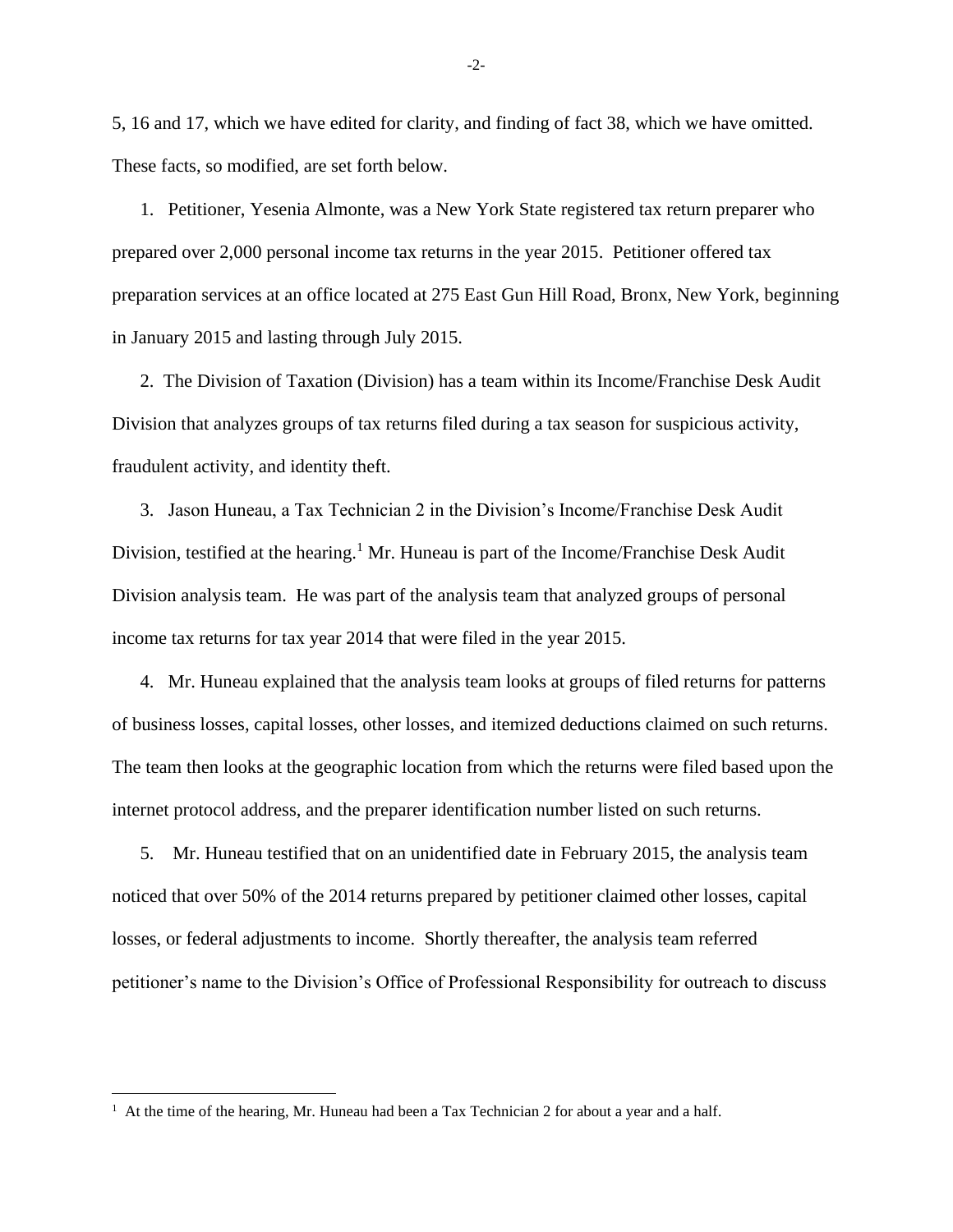the federal adjustments to income, other losses, and capital losses claimed on the 2014 tax returns prepared by her.

6. On February 23, 2015, Richard S. Ernst, then Deputy Commissioner in the Division's

Office of Professional Responsibility, sent a letter to petitioner at her East Gun Hill Road

business address, which stated the following:

"It has come to my attention that a large percentage of the 2014 New York State Personal Income Tax Returns that you have prepared claim certain deductions. These include capital losses, other gains or losses, business losses and/or federal adjustments to income for student loan interest.

Of the 1408 returns [sic] 2014 New York State PIT returns that you have prepared, 691 of these returns claim a federal adjustment to income of \$2,500 or more which reduced your client's taxable income.

A taxpayer can only claim a Business Loss on line 6 if they operated a business or practiced their profession as a sole proprietor. Documentation for both the income and expenses should be available for verification.

A taxpayer can only claim a Capital Loss on Line 7 if they sold a capital asset, such as a stock or bond. Documentation of both the cost or basis value and the sales price should be available for verification of the capital loss claimed.

A taxpayer can only claim a loss on line 8, Other Gains or Losses, if they sold or exchanged assets used in a trade or business. For further information, please see the instructions for IRS Form 4797.

Finally, a taxpayer should only take a deduction for student loan interest as a federal adjustment to income if all the following apply.

• The Taxpayer paid interest in 2014 on a qualified student loan - any loan they took out to pay the qualified high education expenses for themselves, their spouse or their dependent.

• Their filing status is any status except married filing separately.

• Their modified adjusted gross income (AGI) is less than: \$80,000 if single, head of household, or qualifying widow(er): \$160,000 if married filing jointly.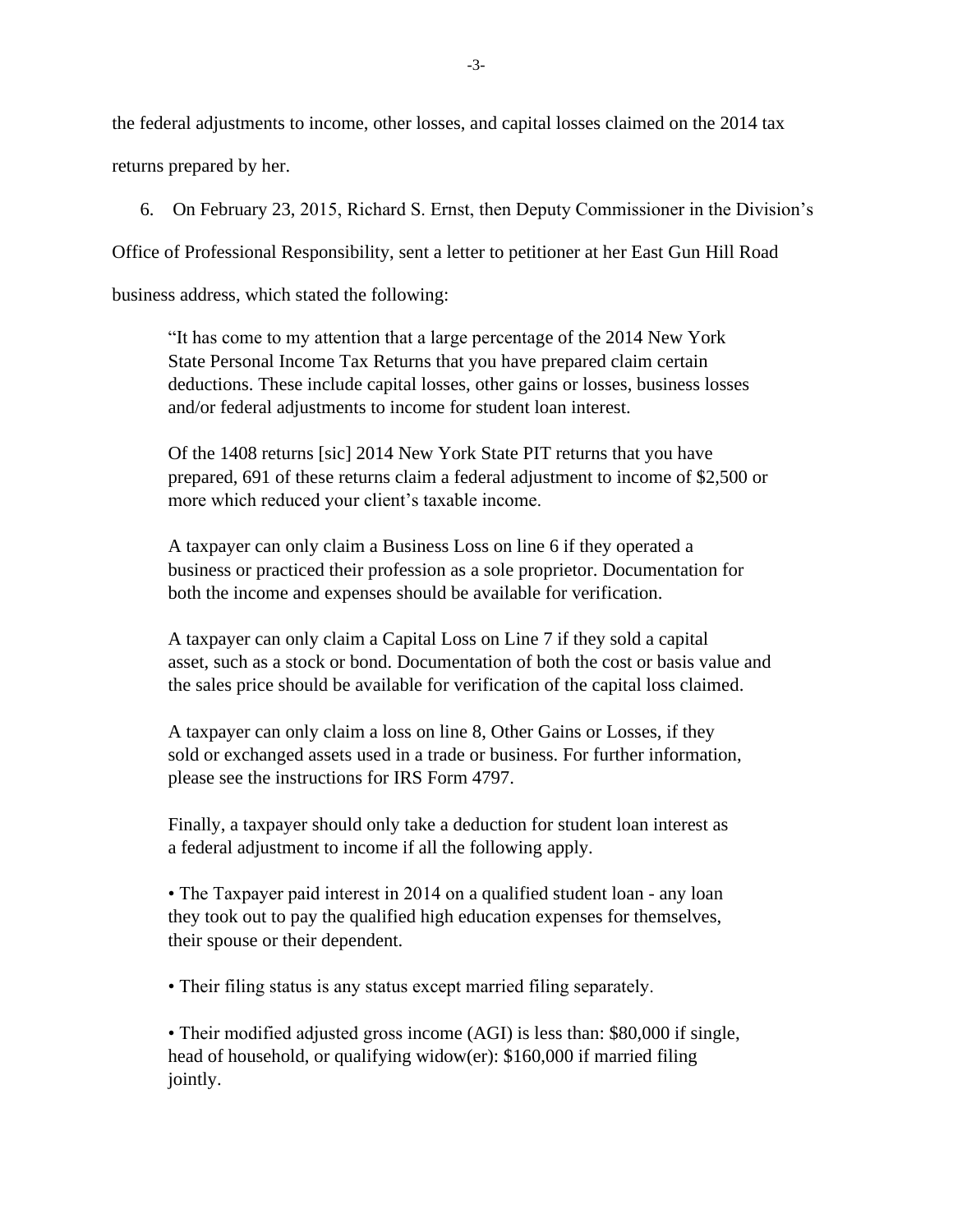• They or their spouse, if filing jointly, are not claimed as a dependent on someone else's (such as their parent's) 2014 tax return. In most cases, form 1098- E will be issued by the lending institution.

Many of the 2014 New York State Personal Income Tax returns that you prepared claim two deductions which your clients may not be entitled to. It is critical that you make sure that your clients have the proper documentation prior to your claiming a deduction [on] [sic] their return [sic].

Thank you for your attention to this matter."

7. Subsequently, on March 26, 2015, the Division's Office of Professional Responsibility

sent a letter to petitioner at a Hoffman Street, Bronx, New York, address. The record includes

both the February 23, 2015 and March 26, 2015 letters from the Office of Professional

Responsibility to petitioner. Review of those letters indicates that the contents of both letters

were identical. Mr. Huneau stated that he did not know why the March 26, 2015 letter was sent to petitioner.

8. The Division's Audit Division-Income/Franchise Desk-AG1 issued a notice of

deficiency, notice number L-043263489, dated June 30, 2015, against petitioner asserting

penalty in the amount of \$713,000.00 for tax year 2014. The computation section of the notice

states, in relevant part, the following:

"Based on a review of your filing history as a tax preparer, we have determined that you have repeatedly prepared returns for taxpayers reporting other losses from federal form 4797 on line 8 of the New York State IT-201. Audits conducted on these returns have established no proof of entitlement to these deductions.

A taxpayer can only claim Other Gains or Losses, if they sold or exchanged assets used in a trade or business.

We have audited 713 returns prepared by you that report other losses, but none of the audited returns conform to these established guidelines.

As a preparer, you should have reasonably known the proper tax treatment for reporting Other Gains or Losses as an adjustment to income.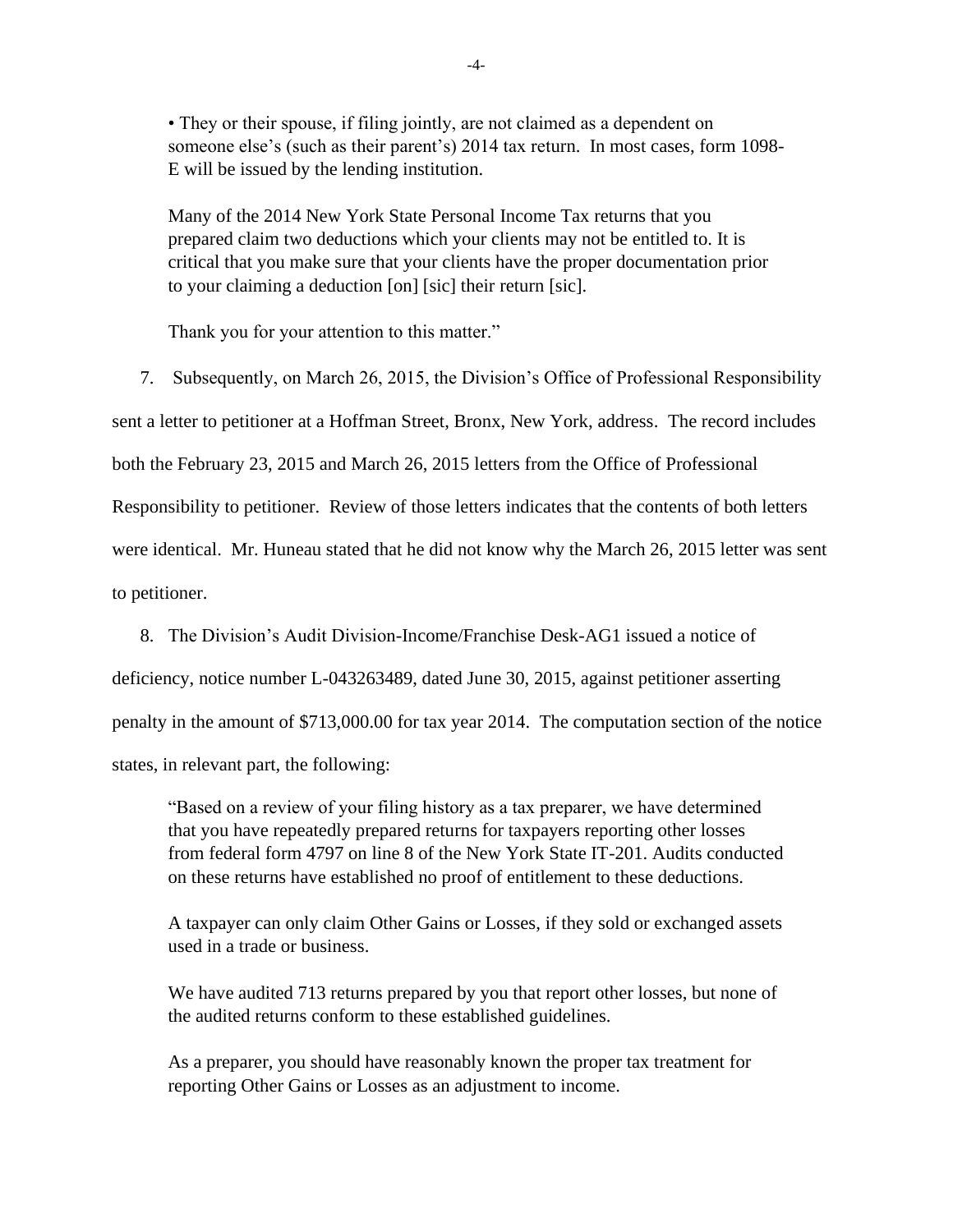Therefore, a penalty has been imposed under 685(aa) of the New York State Tax Law. The penalty is \$1,000 for each return reporting the understatement of liability based on the claim for other losses.

This penalty applies to the returns you prepared for the taxpayers on the enclosed attachment.

This notice applies to the returns filed for the 2014 tax year.

\* \* \*

If you have questions concerning this audit determination, please call (518) 453- 4874."

9. In addition to referring petitioner to the Office of Professional Responsibility, Mr.

Huneau stated that the analysis team recommended that returns prepared by petitioner that claimed other losses and federal adjustments to income be reviewed by desk audit. He testified that of the 2,176 returns filed by petitioner, 1,019 returns claimed other losses and the Division conducted desk audit reviews of 713 of those returns. Mr. Huneau stated that he did not know if all the taxpayers were issued inquiry letters as part of the audits of their returns.

10. Mr. Huneau did not review all 713 returns. Rather, 8 to 10 members of the analysis team reviewed the returns. No one member of the analysis team reviewed all 713 returns.

11. In discussing the possible imposition of tax preparer penalties, the analysis team looks at the tax preparer's behavior in light of the elements set forth in Tax Law former  $\S 685$  (aa) (1) and decides whether the tax preparer's behavior meets the criteria. Mr. Huneau testified that after the analysis team reviewed the returns that petitioner prepared for tax year 2014, it concluded that there was not a reasonable belief for the tax position petitioner had taken on the returns she filed, and the imposition of the tax preparer penalty was appropriate. In forming its conclusion, Mr. Huneau testified that the analysis team relied upon the following: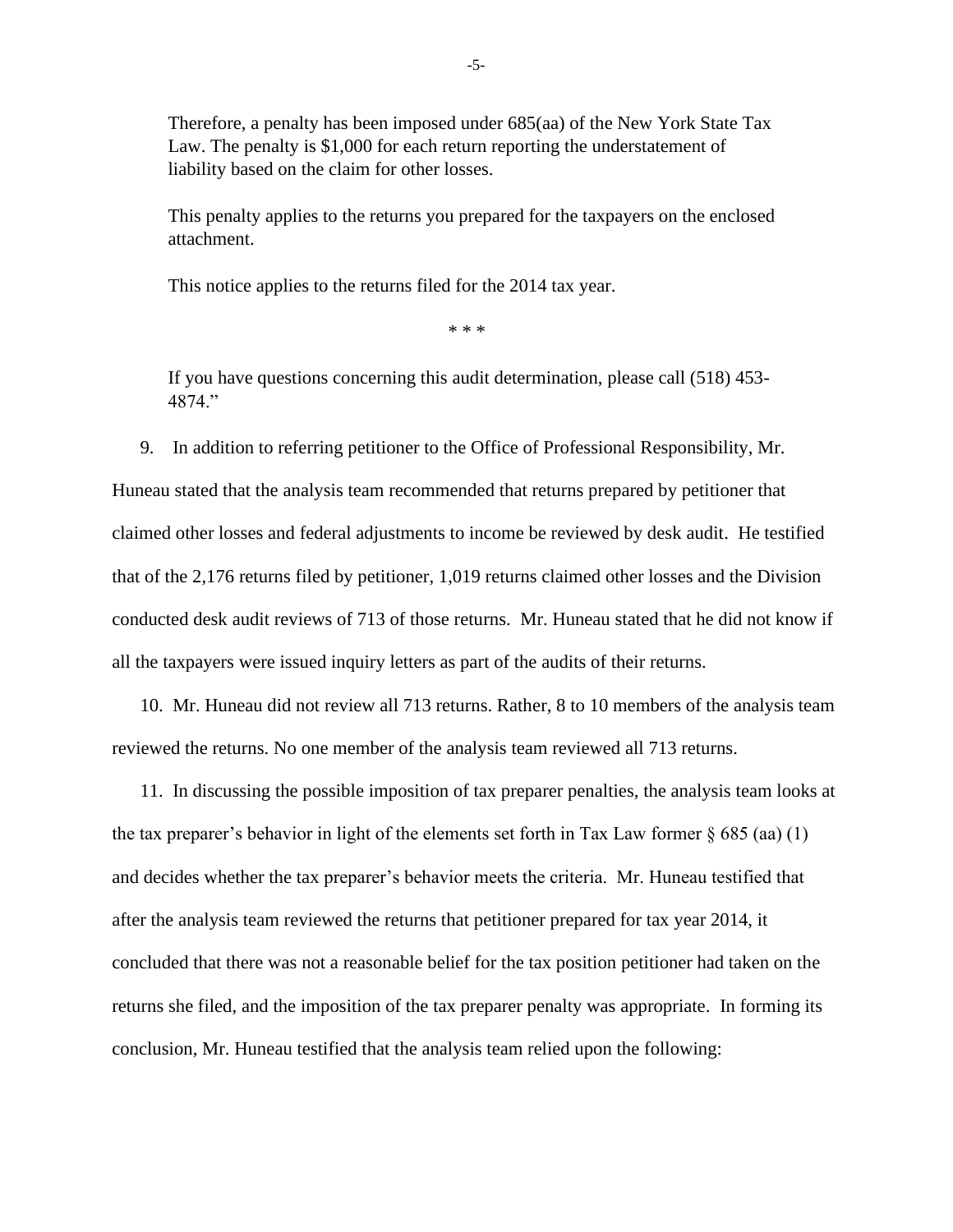- (a) The number of returns that claimed the other loss, "which is usually uncommon."
- (b) The missed information on forms 4797 attached to some returns, i.e., the lack of information other than the loss amount figure reported on line 7 of form 4797.
- (c) "Many" returns had the same sale amount reported for listed property on the form 4797.
- (d) The amount by which the claimed other losses reduced the federal adjusted gross income on the returns and the effects such other losses had on the refunds requested on the returns.
- (e) None of the taxpayers, who were contacted via correspondence, provided to the audit division any evidence corroborating the claimed other losses.

12. Mr. Huneau stated that the analysis team discussed the imposition of the penalty at \$1,000.00 for each return in a "regular meeting." He further stated that the analysis team decided to issue the penalty at \$1,000.00 for each return based upon the "egregious nature of the full case," and because her conduct regarding preparing returns claiming other losses did not change even after receiving two letters from the Office of Professional Responsibility advising her of what was required of her as a tax preparer. In addition, Mr. Huneau explained that the analysis team assessed the penalty based upon the improper position taken on all of the returns, on the date each such return was prepared and filed.

13. Someone in the Division's audit division caused the notice of deficiency to be issued to petitioner on June 30, 2015. Mr. Huneau thought it was Delores Correll, who at that time was a Tax Technician 2 on the analysis team.

14. With respect to the due diligence required by a tax preparer to make a determination regarding whether to file form 4797 for a particular taxpayer, Mr. Huneau stated that the tax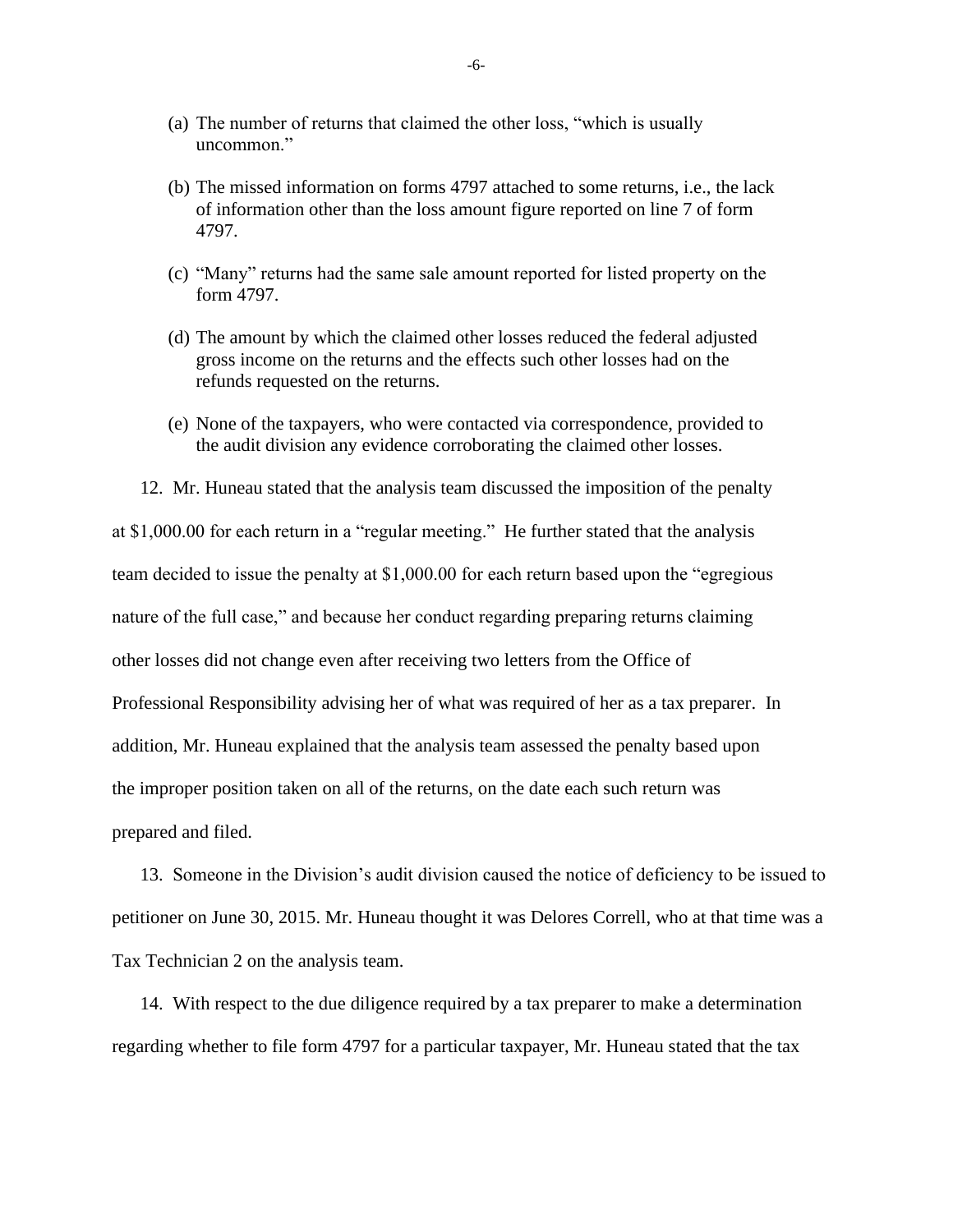preparer should probably ask the taxpayer a few questions and maybe ask "to see some proof of the sale or exchange."

15. At the hearing, the Division submitted selected documents from the audit file related to petitioner's case. Included in this 131-page submission were, among other documents, six returns prepared by petitioner for tax year  $2014<sup>2</sup>$  and a 17-page spreadsheet containing information regarding returns prepared by petitioner for tax year 2014.

16. The 17-page spreadsheet contains information concerning a total of 713 returns petitioner prepared for tax year 2014 and are the returns for which the \$1,000.00 per return penalty was assessed. At the top of each page of the spreadsheet, nine separately-headed columns contain return information including the document locator number, the taxpayer's first name and possibly middle initial, the taxpayer's social security number, $3$  federal adjusted gross income claimed on the return, wages claimed on the return, business income or loss claimed on the return, other gains or losses claimed on the return, the refund requested on the return, and the refund allowed after adjustments by the Division. The record is silent regarding the creator of this undated spreadsheet.

17. Review of the last column on the 17-page spreadsheet, representing the refund allowed after adjustments by the Division, indicates that the amount of \$0.00 is listed for 231 taxpayers and no dollar amount is listed for three taxpayers. Mr. Huneau testified that he did not know whether each taxpayer whose refund allowed after adjustments by the Division was \$0.00 received an assessment or a notice of refund denial.

-7-

 $2$  All information concerning the taxpayer has been redacted on each return, except for the first name and last four digits of the social security number.

<sup>&</sup>lt;sup>3</sup> The first five numbers of all listed social security numbers have been redacted for confidentiality.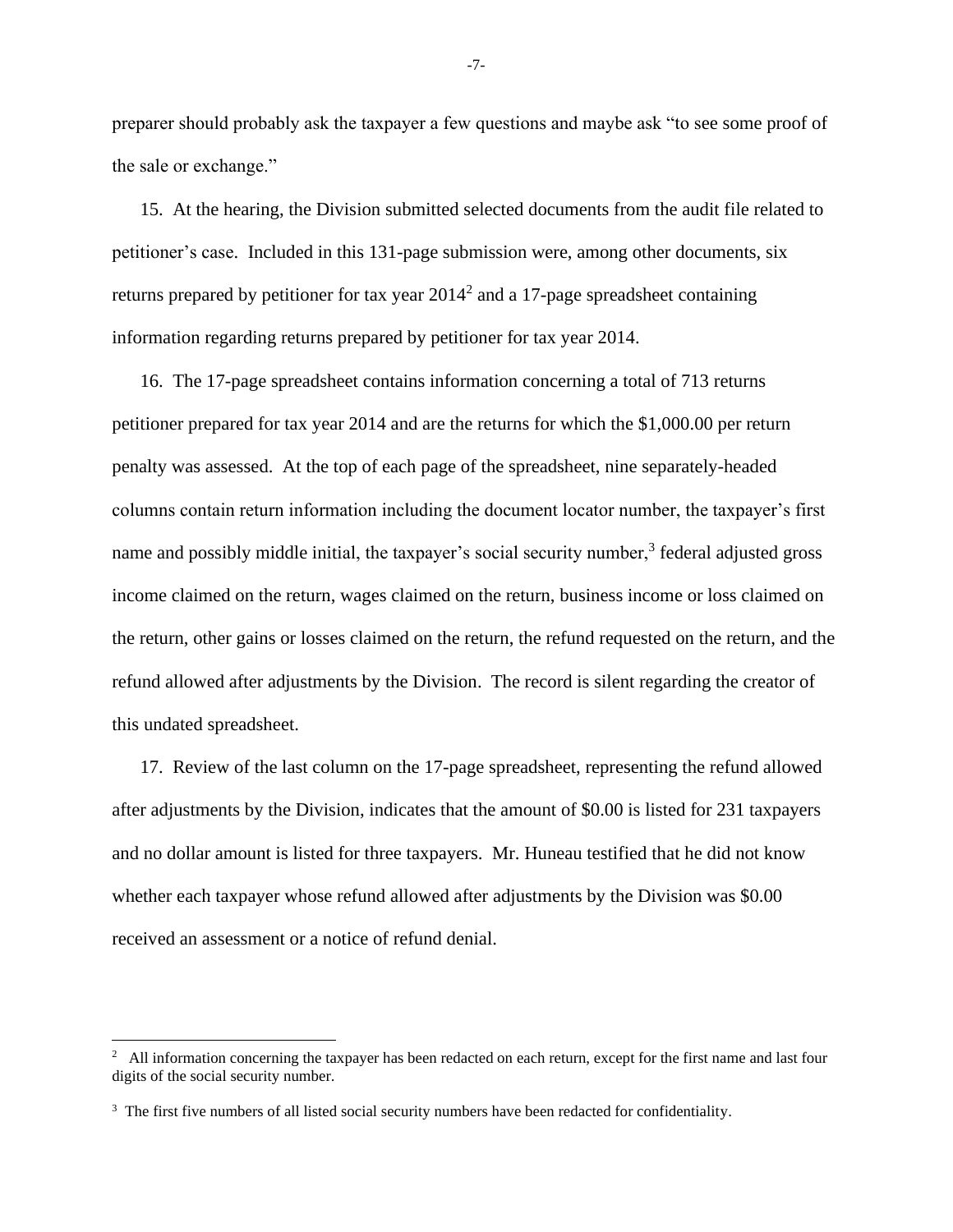18. Of the six returns submitted into the record as examples of the audited returns, only one return was included in the 713 returns listed on the spreadsheet. It was a return prepared by petitioner on February 16, 2015 for a taxpayer named "Kxxxxx." Review of that return indicates that the only information on form 4797 is a claimed loss of \$9,882.00. It is noted that wages in the amount of \$47,908.00 were reported on this return.

19. The record does not include the date on which each of the 713 returns were filed with the Division, the date and type of inquiry, if any, made by the Division regarding each return, the date and type of response, if any, from each taxpayer, and the date and type of notice issued to the taxpayer regarding the refund amount allowed, if any, and the adjustments made to the refund requested on such return. It also does not include a sample inquiry letter that may have been sent as part of the audit of the 713 returns.

20. The record does not include either the total number of returns that lacked information on the form 4797, or the total number of returns that contained the same sale prices on the form 4797.

21. The Division submitted into the record the "2014 Instructions for Form 4797" (form 4797 instructions). In the "General Instructions" section of the form 4797 instructions, the purpose of the form is set forth as follows:

"Use Form 4797 to report:

- The sale or exchange of:
- 1. Property used in your trade or business;
- 2. Depreciable and amortizable property;
- 3. Oil, gas, geothermal, or other mineral properties; and
- 4. Section 126 property.

• The involuntary conversion (from other than casualty or theft) of property used in your trade or business and capital assets held in connection with a trade or business or a transaction entered into for profit.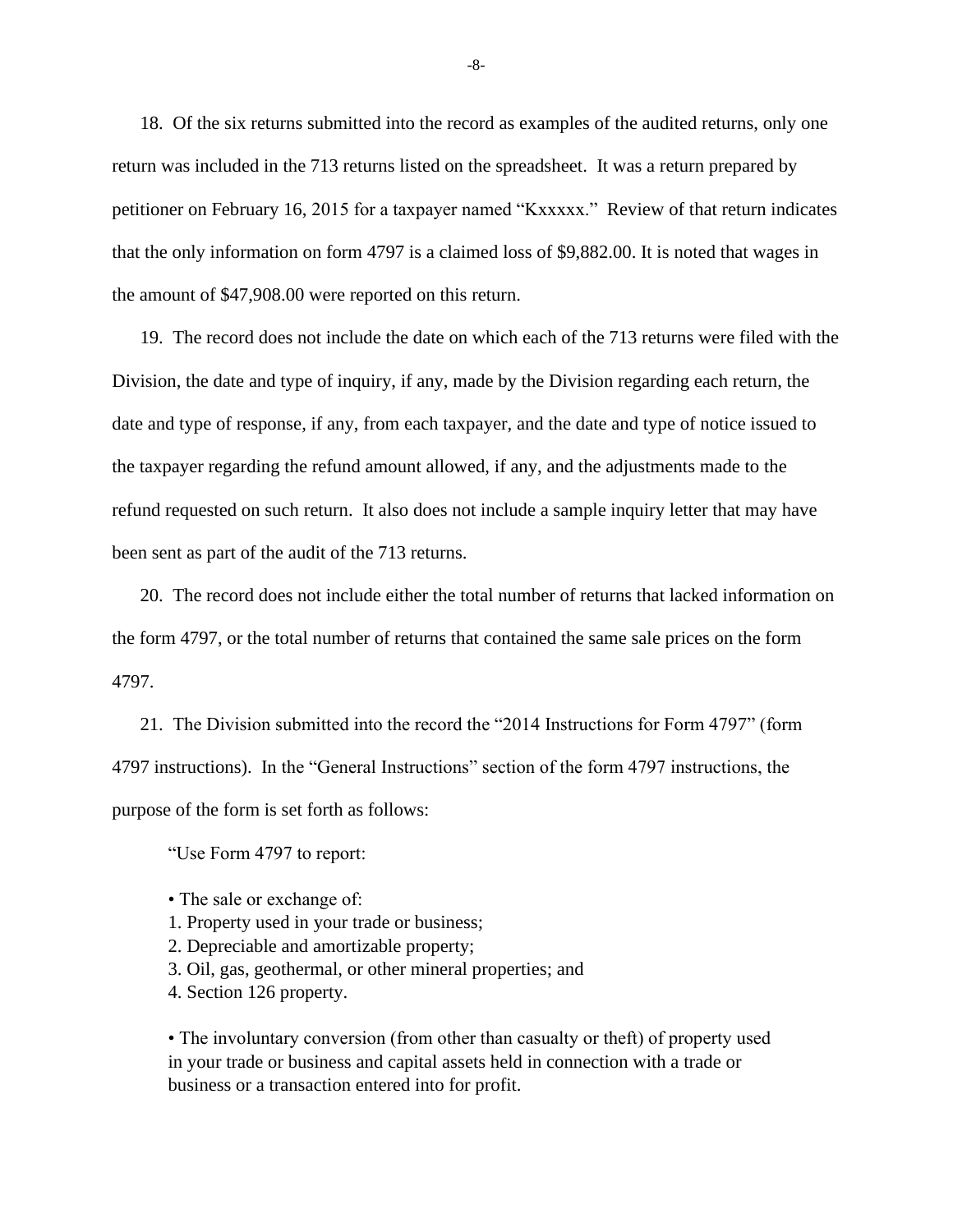• The disposition of noncapital assets (other than inventory or property held primarily for sale to customers in the ordinary course of your trade or business).

• The disposition of capital assets not reported on Schedule D.

• The gain or loss (including any related recapture) for partners and S corporation shareholders from certain section 179 property dispositions by partnerships (other than electing large partnerships) and S corporations.

• The computation of recapture amounts under sections 179 and 280F(b)(2) when the business use of section 179 or listed property decreases to 50% or less.

• Gains or losses treated as ordinary gains or losses, if you are a trader in securities or commodities and made a mark-to-market election under Internal Revenue Code section 475(f)."

22. In or about 2011, petitioner took a tax preparation course at H&R Block. Other than preparing tax returns as part of the course, petitioner never worked for H&R Block as a tax return preparer. At the time of the hearing, petitioner was pursuing an associate's degree in accounting at Brown Community College.

23. The year 2015 was the first year that petitioner prepared tax returns professionally. Beginning in January 2015, petitioner rented an office at East Gun Hill Road for 12 months at \$1,100.00 per month. Petitioner bought everything she needed for the business with start-up money from family. She chose Drake software as her tax preparation software because it was a popular tax preparer software that she heard about during conversations at the H&R Block course, and by navigating the internet. Petitioner installed the software herself with telephone help from Drake, and Drake provided her with a CD that had a tutorial on how to use the software. Petitioner developed a standard questionnaire that asked each client for basic information, including, among other items, first and last name, address, date of birth, children, and social security number. This standard questionnaire was used by petitioner at the time she interviewed each client before she prepared the client's tax return.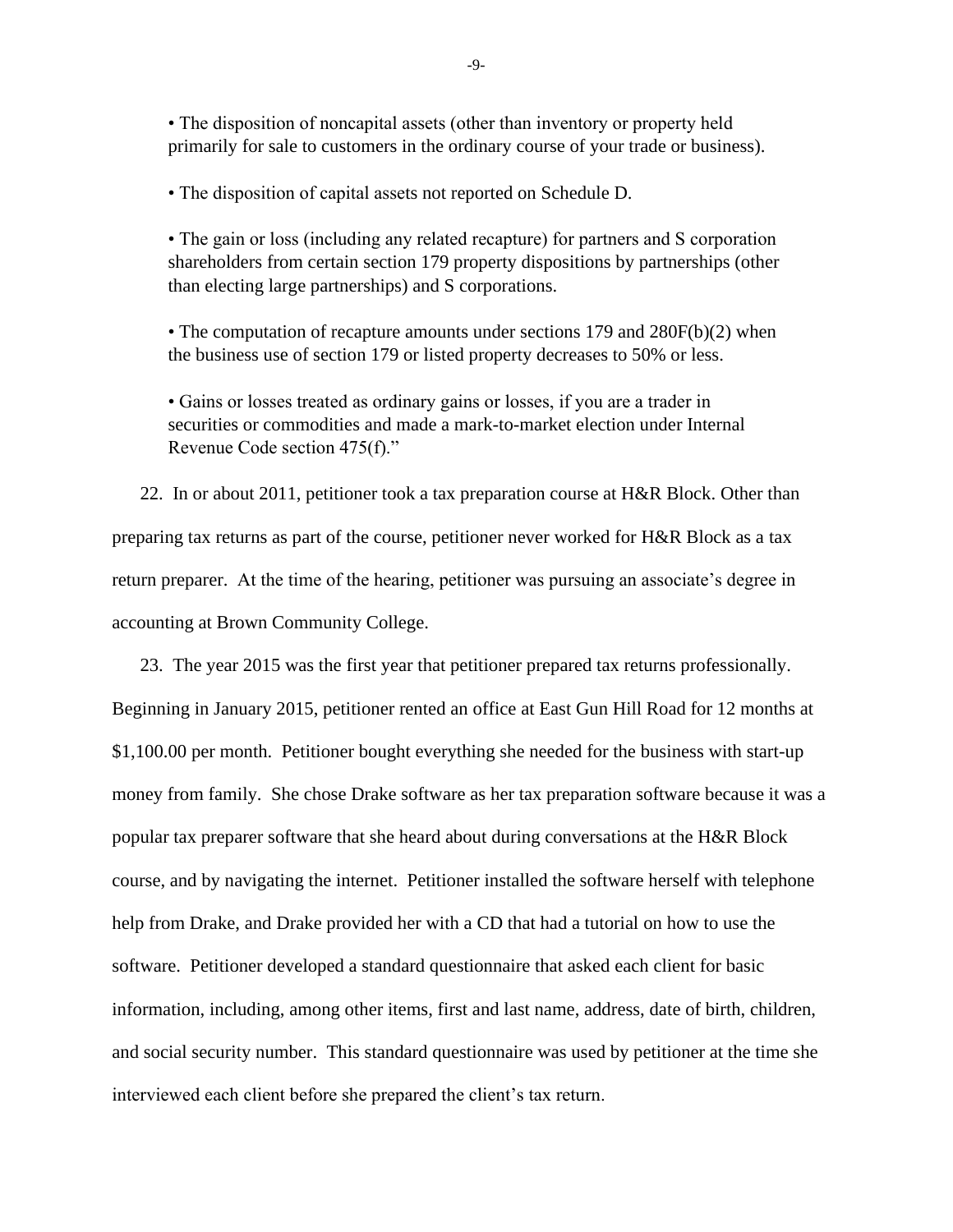24. Some of petitioner's clients were people she knew. However, the majority of her clients were walk-ins who heard about petitioner's tax preparation business from employees of Prestige Car, a local cab company for which petitioner had worked.

25. Petitioner employed two people to help maintain order, book appointments, and collect the client's information. Petitioner paid both employees in cash. She did not file any withholding taxes or file forms W-2 on behalf of those employees.

26. With regard to her preparation of tax returns for her clients, petitioner had a standard procedure. First, the questionnaire would be filled out by the client. Next, one of her employees would attach any tax documents and information that the client had brought to the completed questionnaire. Thereafter, petitioner would meet with the client, at which time, petitioner would review the questionnaire and the attached documents, and conduct an interview of the client. Then, petitioner prepared the tax return for the client.

27. For clients who owned businesses, petitioner would ask them questions about their businesses and the information provided to her regarding the same.

28. Petitioner explained that one of her clients showed her the form 4797 and stated that his losses from a business loaning money to others could be reported on that form. Petitioner stated that she was unfamiliar with claiming business losses on form 4797 before her client came in stating that such losses could be claimed on that form. To determine whether it was appropriate to report the business losses for her client on form 4797, she reviewed her books from H&R Block, the form 4797, and information on the Internal Revenue Service (IRS) website.

29. Many of petitioner's clients had losses from their investments in a business loaning money to others, which business turned out to be a pyramid scheme. To learn about that particular loan business, petitioner used the internet, and asked people knowledgeable about the

-10-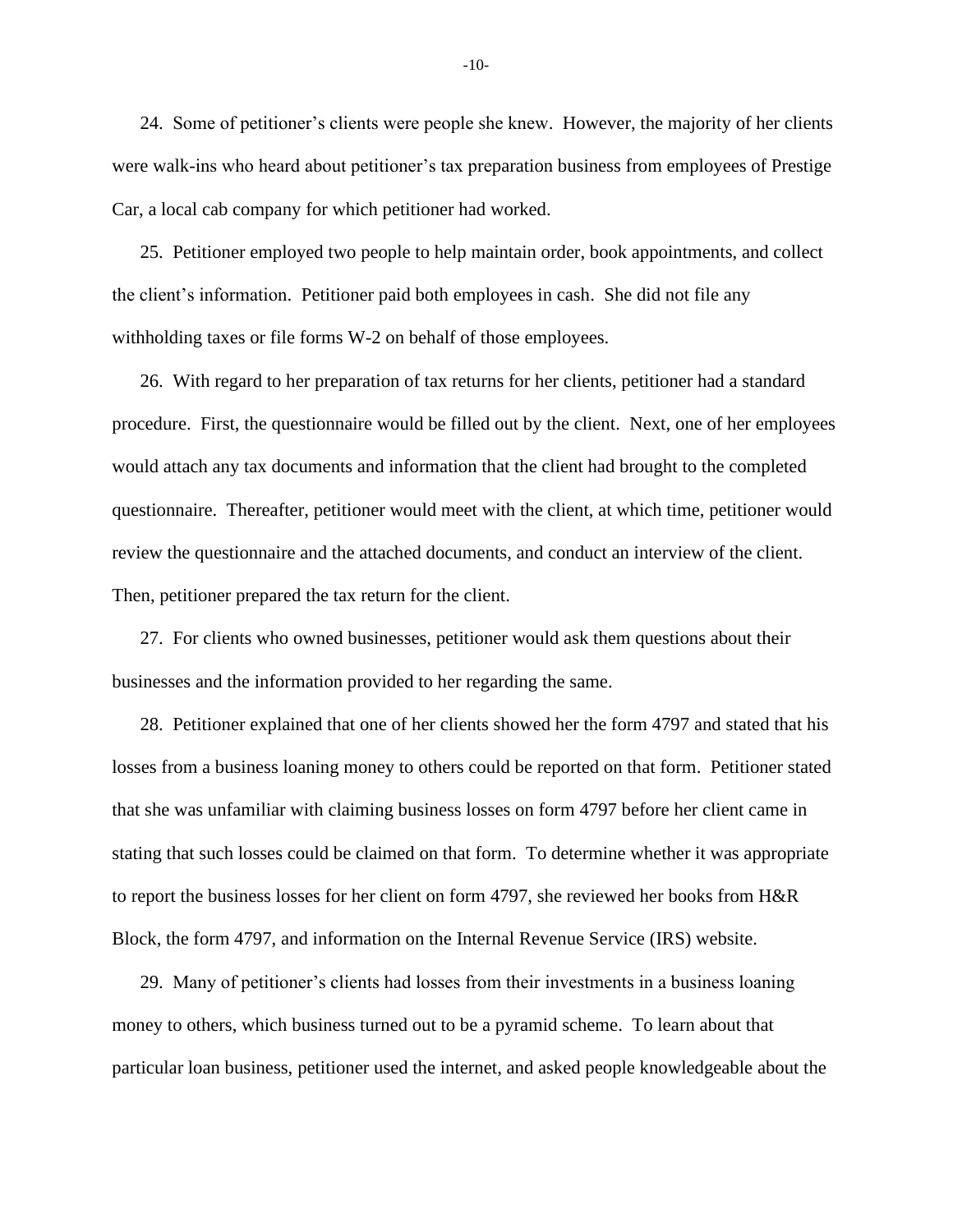subject. Petitioner learned that it had been very popular business in which to invest because it offered to pay interest on amounts invested in the same.

30. Petitioner stated that many of her clients came to her and stated that they had sustained business losses in 2014, and based upon research that they had conducted, they knew that they could report such losses on their returns. In completing the form 4797 for each client, petitioner used the written information provided to her by the client. For losses connected to the loan business, the clients provided their personal notes of dates and amounts provided to the business to use as loans, and the dates the clients requested the return of same from the business. They did not provide copies of cancelled checks showing the amounts invested. Because the losses were so large, petitioner stated that she could not report them on schedule D, so she reported them on form 4797. With respect to the due diligence petitioner used in preparing the forms 4797 and the tax returns, petitioner verified the information that she had on hand, which was the information she received from the clients.

31. In her preparation of all tax returns for tax year 2014, petitioner used and relied upon the back-up documentation and information provided by her clients. She kept a copy of all documents and information used in the preparation of each client's tax return. Petitioner testified that she had the documents used in the preparation of each client's return in storage. Petitioner, at the hearing, emphatically denied having the intent to cheat the state through her preparation of the 713 returns.

32. Petitioner, at the hearing, admitted that she prepared the 713 returns that were used as the basis for the \$1,000.00 per return penalty imposed by the Division. When she received the notice of deficiency, petitioner reviewed the attached list of taxpayers' names and did not recognize any name. Prior to the issuance of the notice of deficiency, no client contacted her

-11-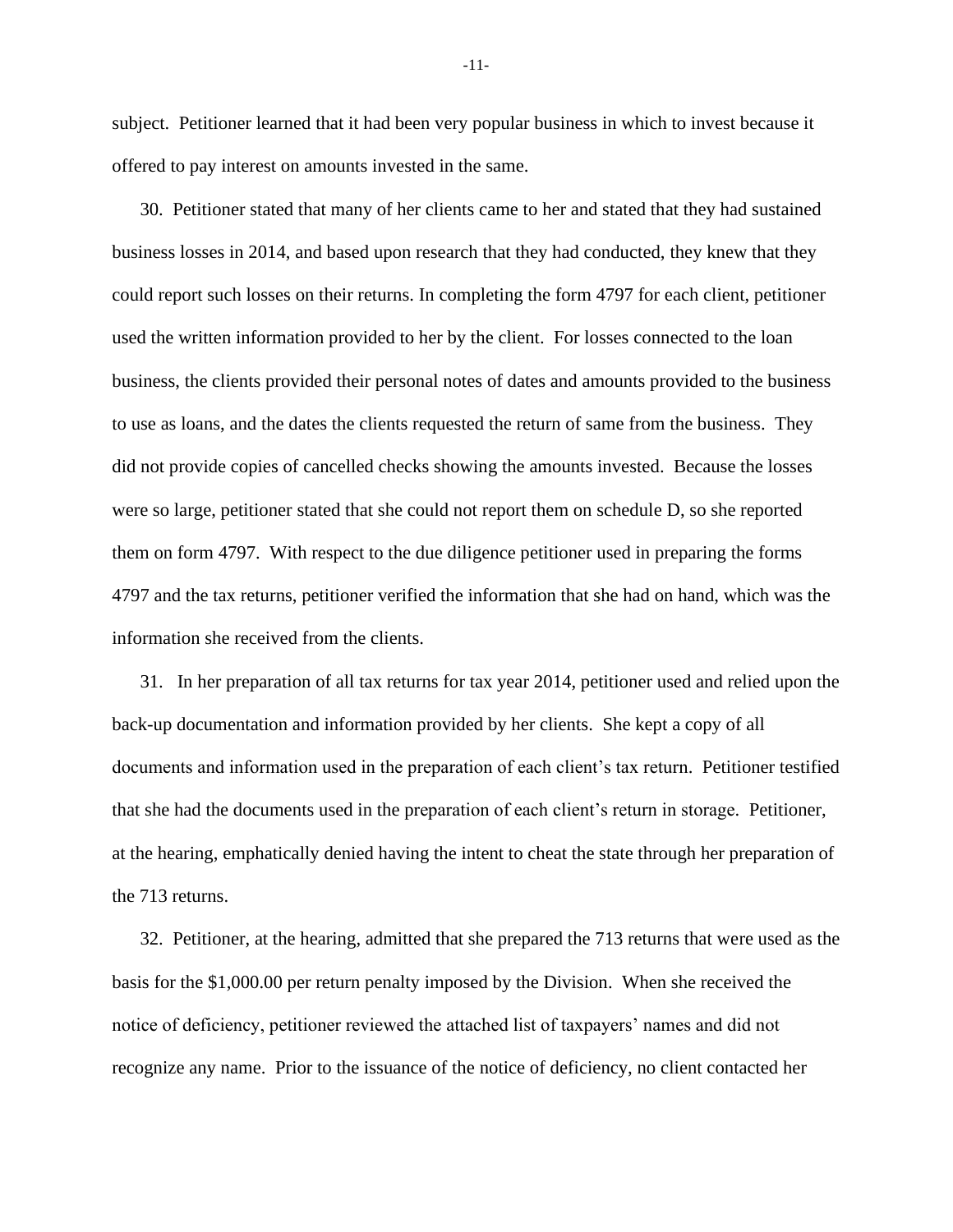regarding the Division's audit of the return she had prepared for such client. She did not recall any client contacting her after the notice of deficiency was issued.

33. Petitioner stated that she never received either the February 23, 2015 or March 26, 2015 letter from the Office of Professional Responsibility, and the first time she saw the February 23, 2015 letter was at the hearing. With respect to the March 26, 2015 letter, petitioner explained that the letter bore the former address of her mother, and her mother did not reside at that address in 2015.

34. Petitioner charged from \$75.00 to a maximum of \$350.00 for preparation of a tax return. She exercised her discretion and negotiated with the client in determining the amount charged for the preparation of the return. Petitioner prepared returns for people she knew personally for free. She did not charge 50 people for the preparation of their returns.

35. Petitioner admitted that she did not report the income from her tax preparation business on her 2015 personal income tax return because she "didn't know how to handle" the cash and the amounts received through the Drake software system, and acknowledged that she needed to file an amended return for tax year 2015.

36. Petitioner prepared tax returns professionally for tax year 2014 only. At the time of the hearing, petitioner worked as a driver for Lyft.

37. On or about July 3, 2015, petitioner received the notice of deficiency. She immediately retained Leon Greenspan, Esq., as her representative. On August 13, 2015, petitioner filed a request for conciliation conference with the Division's Bureau of Conciliation and Mediation Services (BCMS). A BCMS conciliation conference was held on May 3, 2016. Subsequently, BCMS issued a conciliation order, CMS No. 267564, dated September 23, 2016, denying the request and sustaining the notice of deficiency, notice number L-043263489.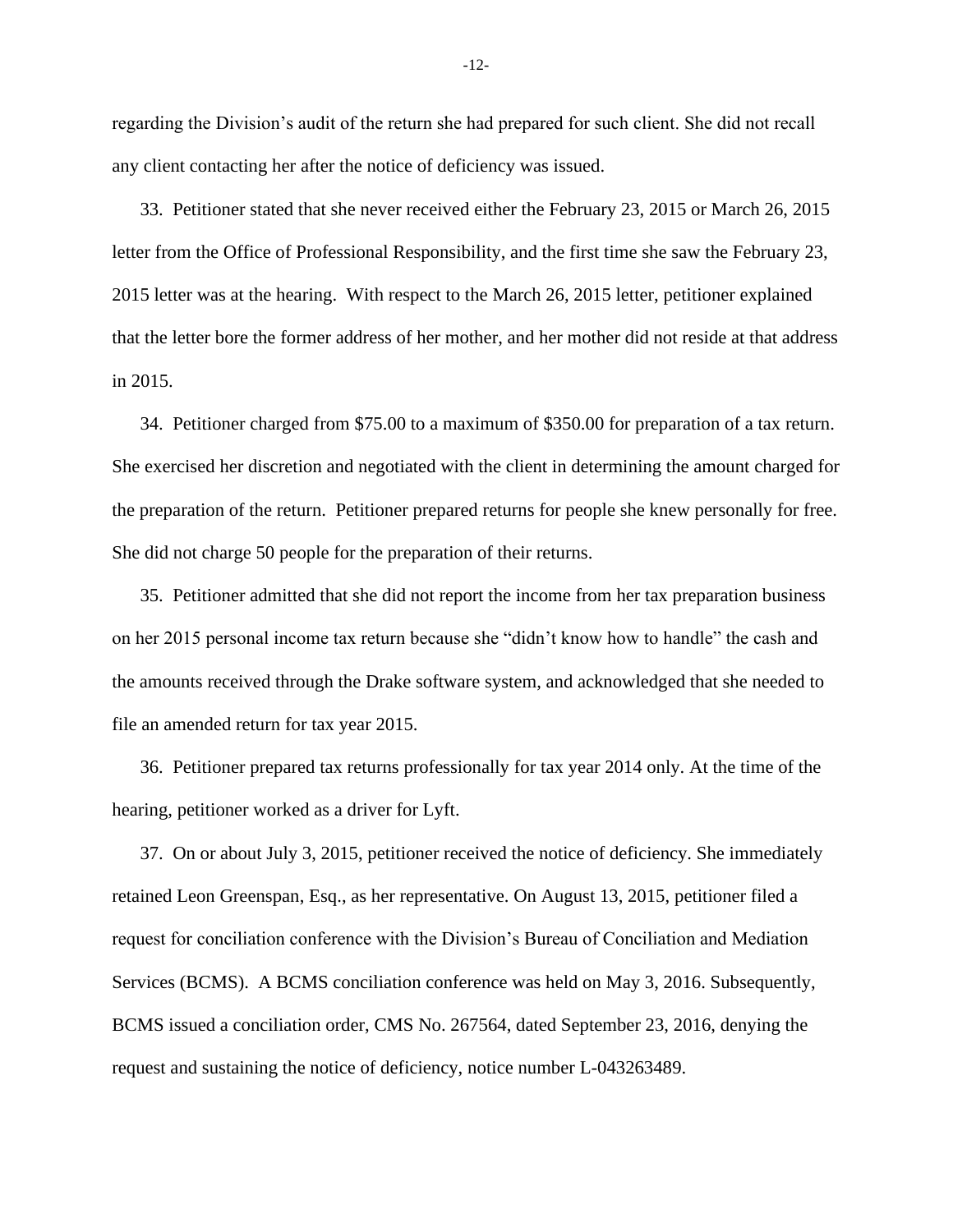#### *THE DETERMINATION OF THE ADMINISTRATIVE LAW JUDGE*

The Administrative Law Judge began her determination by referring to Tax Law former § 685 (aa) (1), which provides that taxpayers may be liable for a penalty of up to \$1,000.00 per return filed for taking a reporting position for which there was not a reasonable belief that the tax treatment in that position was more likely than not the proper treatment. The Administrative Law Judge continued by noting that the taxpayer bears the burden of showing that a notice of deficiency issued by the Division is incorrect as notices of deficiency are presumed to be correct until the contrary is established.

The Administrative Law Judge next summarized petitioner's argument that an assessment of the tax preparer penalty based on actions that occurred before the statute's expiration on July 1, 2015, cannot be maintained because the notice of deficiency was issued after the expiration of the statute. According to the Administrative Law Judge, petitioner argues that because no enforcement of the penalty can take place before assessment, and because assessment of a penalty arising under Tax Law former § 685 (aa) (1) could not occur until after 90 days from the issuance of the notice of deficiency, the Division cannot assess a penalty for actions that occurred before expiration of Tax Law former § 685 (aa).

The Administrative Law Judge rejected petitioner's arguments that actions and positions taken before the expiration of the tax preparer penalty statute cannot be the basis for a proposed penalty as stated in a notice of deficiency. The Administrative Law Judge found that it does not matter when the proposed assessment, as given in the notice of deficiency, could become fixed and final; rather, what matters is what the law was at the time the actions occurred for which the penalty was imposed. The Administrative Law Judge described the impetus for the Division's determination to assess the penalty as petitioner's filing of 713 tax returns containing a

-13-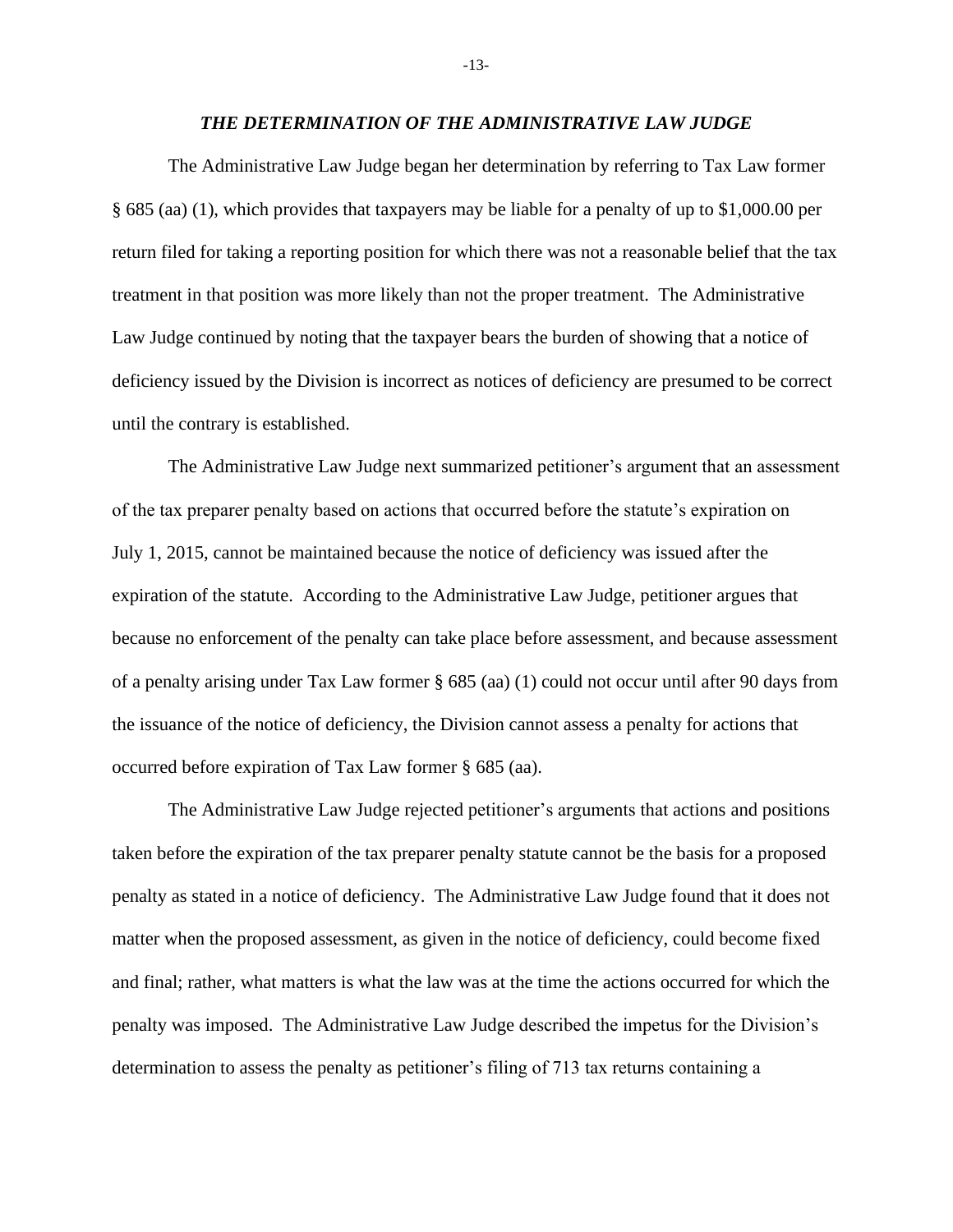suspicious reporting position, which happened during the 2014 tax filing season and before the expiration of Tax Law former § 685 (aa). According to the Administrative Law Judge, the repeal of the tax preparer statute did not affect the actions taken by petitioner or the liability incurred based on those actions.

Next, the Administrative Law Judge addressed petitioner's due process argument; namely, that petitioner was not provided notice and opportunity to be heard before issuance of the notice of deficiency here at issue. The Administrative Law Judge found that the Division is not required to request books or records or even to issue a proposed statement of audit changes before issuing a notice of deficiency. All that is required, according to the Administrative Law Judge, is that the Division has a rational basis for its determination. The Administrative Law Judge found the Division's determination of a high incidence of missing or incomplete ancillary return information for the 713 returns filed by petitioner and audited by the Division, together with the taxpayers' inability to substantiate the losses claimed, to comprise the requisite rational basis. As for petitioner's contention that she was not afforded due process, the Administrative Law Judge observed that petitioner was provided with a notice granting the opportunity to be heard, which she exercised by requesting a BCMS conference and initiating an appeal of the subsequent conciliation order with the Division of Tax Appeals.

The Administrative Law Judge next addressed whether petitioner had borne her burden of demonstrating by clear and convincing evidence that the penalty was erroneously imposed. The Administrative Law Judge considered whether petitioner's actions were reasonable in determining what the correct tax treatment was for the 713 returns that formed the basis for the tax preparer penalty. Although petitioner claimed to have done internet research and consulted with others regarding the proper tax treatment for her clients' claimed losses, when considering

-14-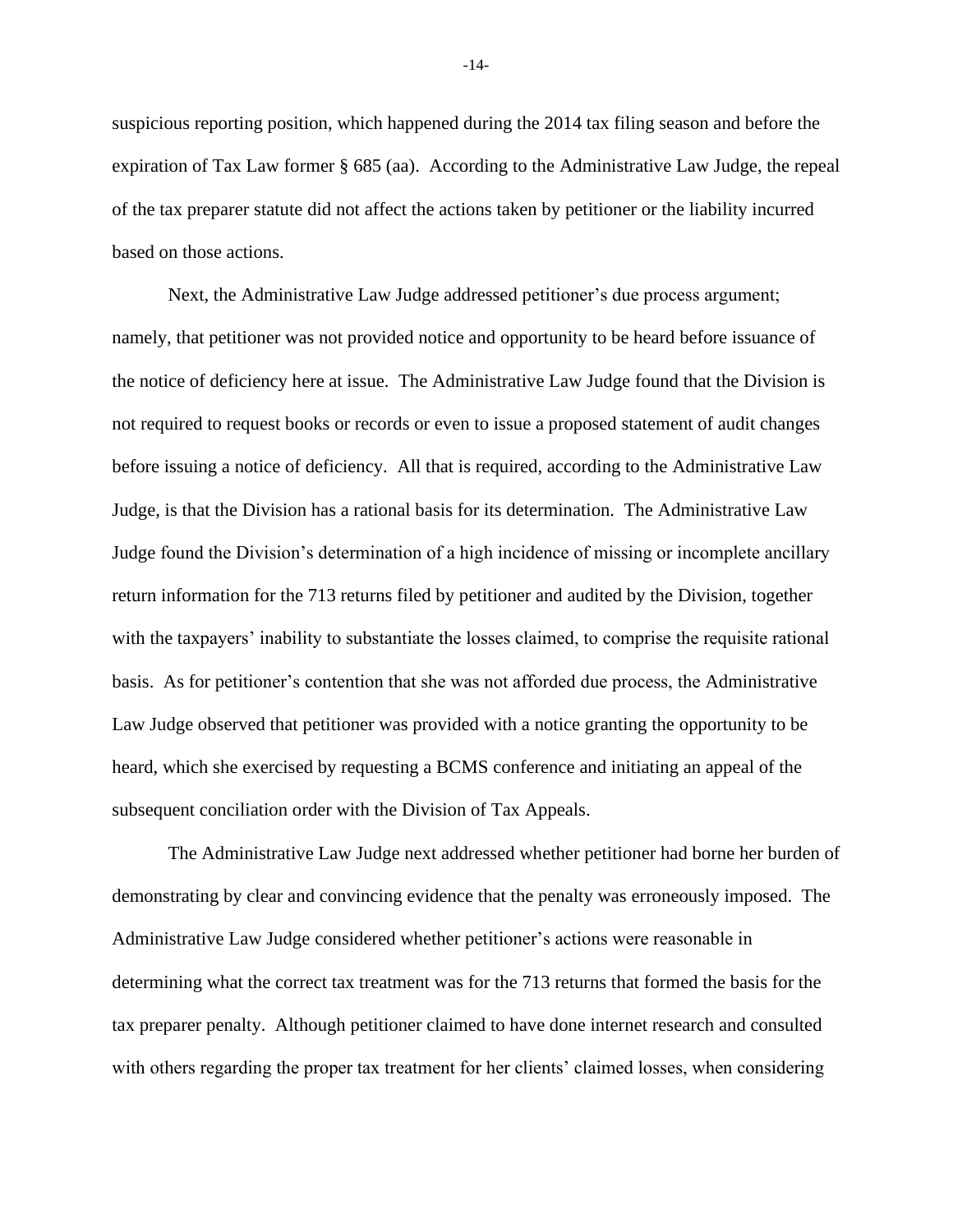petitioner's education and training together with the lack of supporting documentation from petitioner's clients for this tax reporting position, the Administrative Law Judge concluded that petitioner should have known that the chosen reporting position was not likely to be the correct one. As Tax Law former § 685 (aa) is a negligence penalty, it is only required that there not be a reasonable basis for the reporting position taken, and as such, the Administrative Law Judge concluded that the record supported the Division's determination to impose the tax preparer penalty. Furthermore, the Administrative Law Judge found that petitioner's argument that she acted in good faith was undermined by petitioner's failure to report her own income and failure to withhold and submit income tax of her employees while operating her tax preparation business.

The Administrative Law Judge then addressed petitioner's contention that the total amount of the penalty imposed was arbitrary or capricious because the Division failed to consider the proper amount of penalty to impose for each individual return filed. In order to demonstrate entitlement to an abatement of penalties, petitioner is required to establish reasonable cause and absence of willful neglect, according to the Administrative Law Judge. The Administrative Law Judge noted that the evidence presented by the Division regarding the egregious nature of the incorrect reporting position, including the lack of substantiation of the losses claimed, the lack of a reasonable belief that the position taken was more than likely the correct one, and the high percentage of petitioner's clients' returns on which the position was taken, demonstrated that the Division's imposition of the maximum allowable penalty was appropriate. Petitioner, according to the Administrative Law Judge, was unable to meet her burden of showing entitlement to an abatement of the penalty.

-15-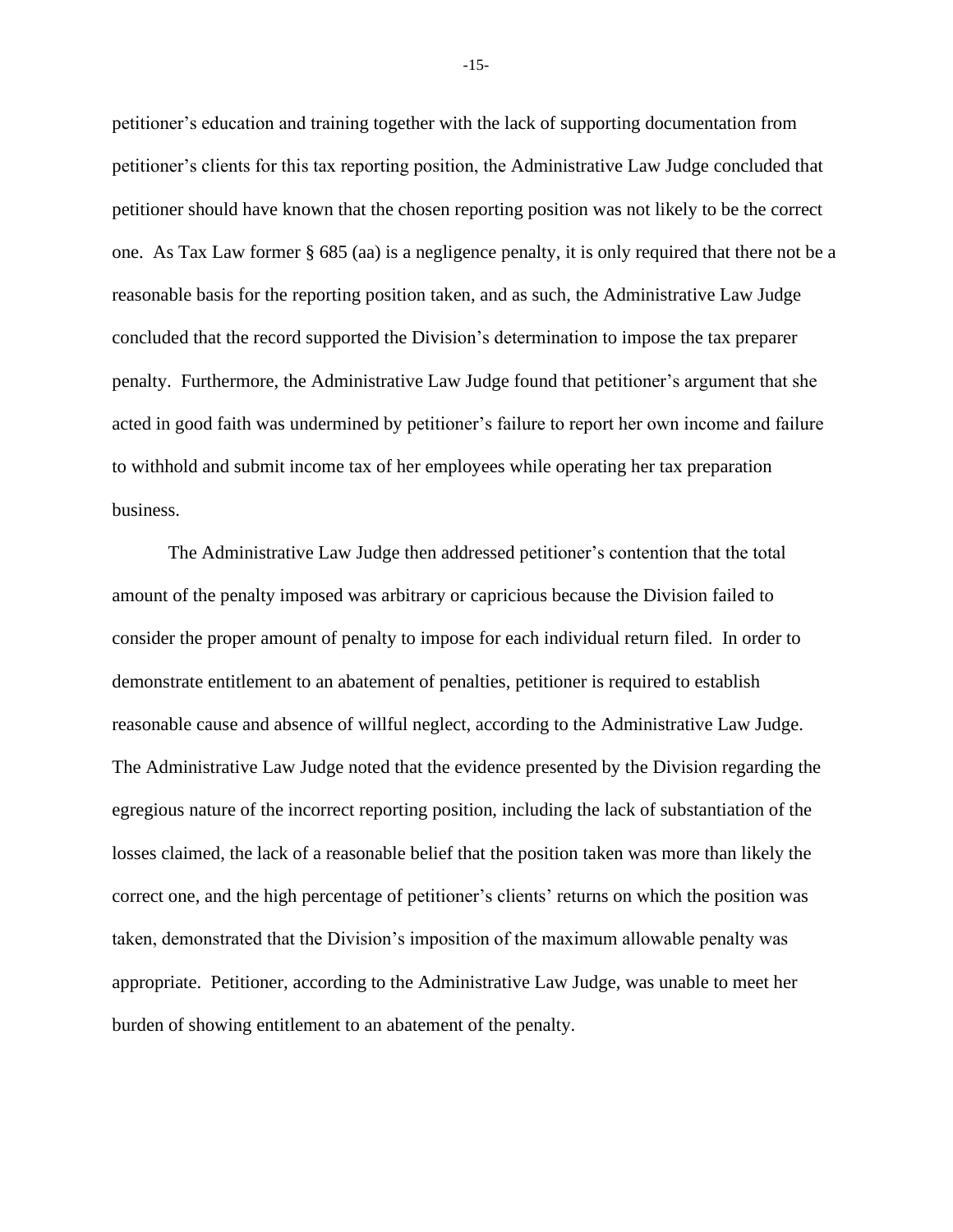The Administrative Law Judge also considered petitioner's constitutional argument, that the tax preparer penalty statute violated the US Constitution's prohibition against bills of attainder and is facially unconstitutional. However, she declined to consider the same as the jurisdiction of the Division of Tax Appeals does not encompass facial constitutional challenges.

The Administrative Law Judge addressed petitioner's arguments that the testimony of the Division's employee, Jason Huneau, should be excluded because he lacked the necessary qualifications to provide expert testimony. The Administrative Law Judge considered the nature of the testimony given and found that Mr. Huneau testified as a lay witness by sharing information about the audit in which he participated. The Administrative Law Judge found that under New York law, such witnesses may give opinion testimony to the extent that opinion is necessary to describe certain facts accurately. In addition, the Administrative Law Judge found that this Tribunal's Rules of Practice and Procedure explicitly allow for evidence that is relevant and material without necessarily complying with the technical rules of evidence. Similarly, the Administrative Law Judge concluded that petitioner's claim that the audit file should be excluded as hearsay was without merit, finding that an administrative decision supported by substantial evidence retains its validity despite the consideration of hearsay evidence.

The Administrative Law Judge thus denied the petition and sustained the notice of deficiency.

#### *ARGUMENTS ON EXCEPTION*

Petitioner argues on exception that the Administrative Law Judge erred in determining that the Division's imposition of the tax preparer negligence penalty was proper. In support thereof, petitioner argues that the Administrative Law Judge's determination was not based on substantial evidence in that the Division failed to offer admissible proof of how it came to the

-16-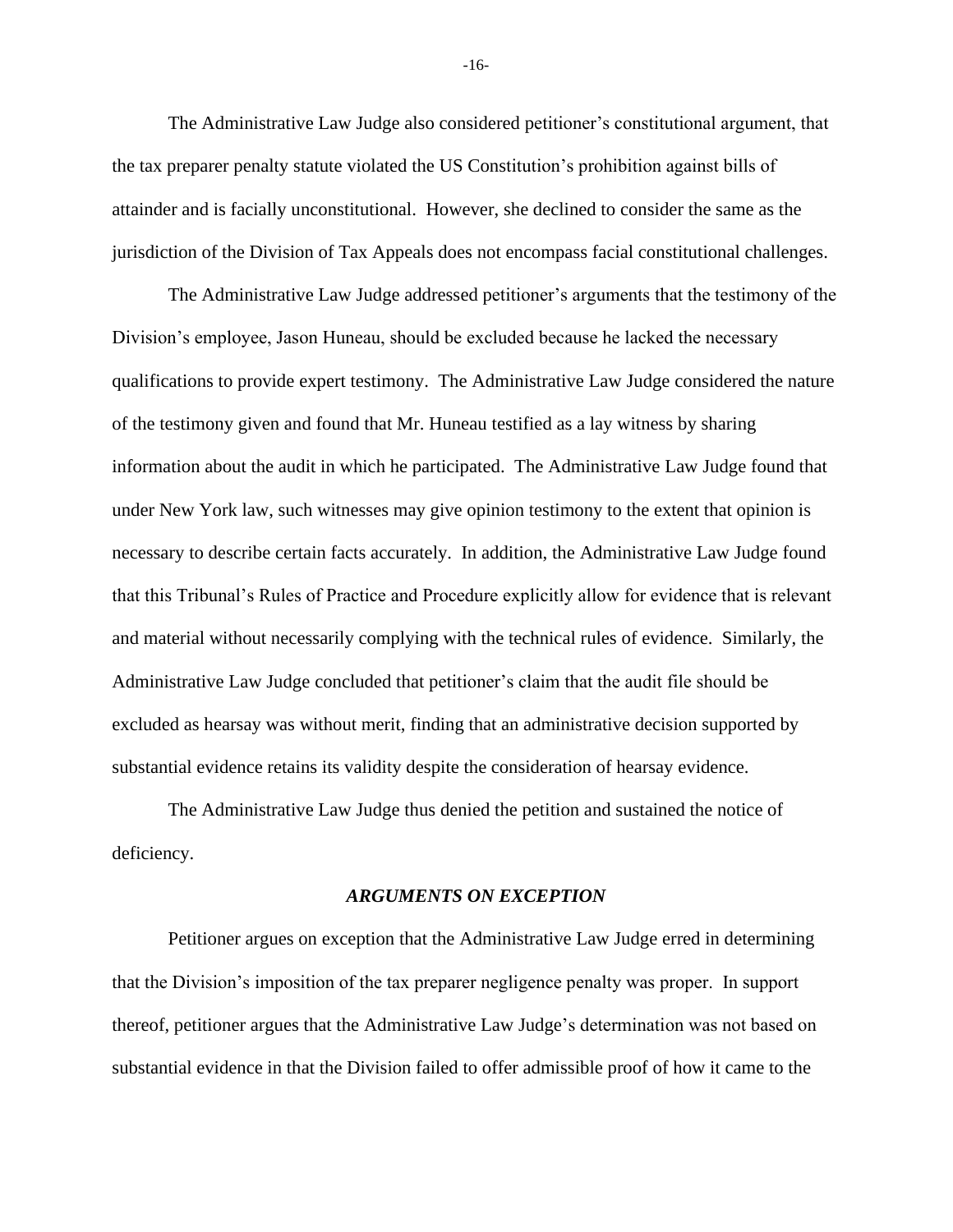determination to impose the tax preparer penalty. As a result, petitioner claims that the burden of proving the determination to be erroneous or improper never shifted to petitioner. Petitioner also argues that because Tax Law former § 685 (aa) had expired as of July 1, 2015, the Division failed to comply with the assessment procedure provided for under Tax Law § 681, and thus the penalty assessment cannot stand. Petitioner also argues that the penalty itself was arbitrary and capricious in that it was disproportionate to the harm it sought to prevent and the Division failed to consider a penalty less than the maximum allowed under the statute.

The Division states that the Administrative Law Judge correctly determined that the tax preparer penalty was properly imposed. The Division argues that because petitioner's actions that led to the Division's determination to impose the penalty were completed before the expiration of Tax Law former § 685 (aa), the proposed assessment in the notice of the deficiency was valid. The Division also argues that the Administrative Law Judge correctly considered the testimony of Mr. Huneau, as hearsay evidence is allowed in the context of a proceeding before the Division of Tax Appeals, and that petitioner did not meet her burden of proof in showing that the proposed assessment was erroneous. In support thereof, the Division posits that the record demonstrates that the Division's determination to impose the penalty had a rational basis. The Division maintains that the Administrative Law Judge properly concluded that petitioner was afforded due process by being served with a notice of deficiency and exercising her right to protest the proposed assessment of the tax preparer penalty. Finally, the Division argues that the amount of the penalty was not arbitrary and capricious insofar that it acted within its discretion by imposing the maximum allowable penalty when it considered the case as a whole.

-17-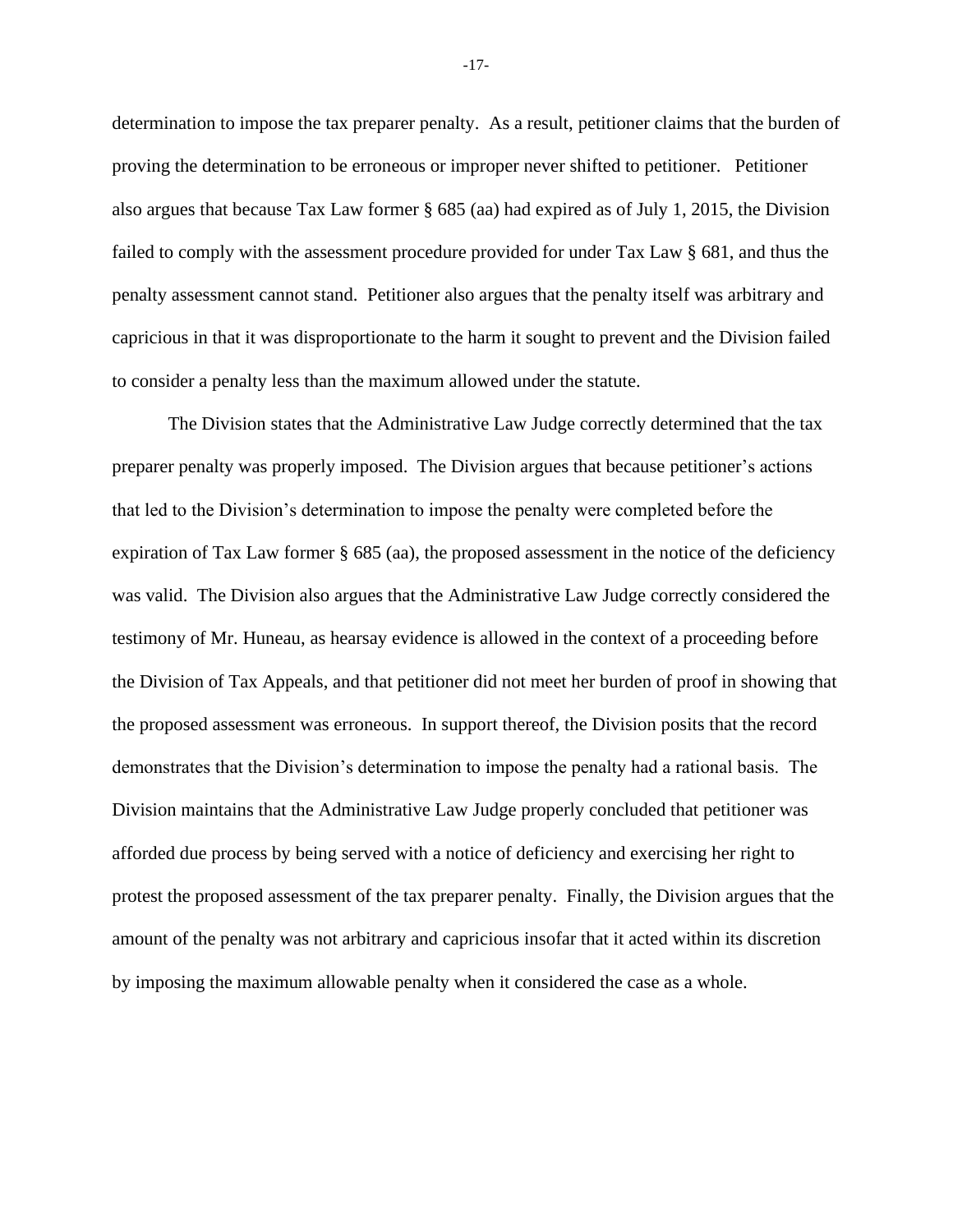#### *OPINION*

We first consider what effect the deemed repeal of Tax Law former § 685 (aa) as of July 1, 2015 had on the Division's ability to impose the penalty. Tax Law former § 685 (aa) provides for imposition of a penalty of up to \$1,000.00 per return on income tax preparers for tax returns filed that contain understatements of liability for reporting positions that the tax preparer did not have a reasonable belief were the correct tax treatment. It provides, in relevant part:

"(aa) Tax preparer penalty. $- (1)$  If:

(A) any part of any understatement of liability with respect to any return or claim for refund is due to a position for which there was not a reasonable belief that the tax treatment in that position was more likely than not the proper treatment,

(B) any person who is an income tax return preparer with respect to such return or claim knew (or reasonably should have known) of such position, and

(C) such position was not disclosed as provided in subsection (p) of this section or there was no reasonable basis for the tax treatment of that position, such person shall pay a penalty of up to one thousand dollars with respect to such return or claim unless it is shown that there is reasonable cause for the understatement and such person acted in good faith."

Tax Law former § 685 (aa) expired by the terms of its enabling legislation on July 7, 2007 (*see* L 2005, Ch 61, Part N, § 6) but was extended by subsequent legislative acts and was in effect until its expiration on July 1, 2015. This is not in dispute. Petitioner argues that because the procedure for assessment of the penalty relies on service of a statutory notice of deficiency at least 90 days before the proposed assessment becomes fixed and final (*see* Tax Law § 681 [b]-[c]), the Division was foreclosed from imposing the penalty due to the expiration of the statute before the assessment could possibly become final. We do not agree.

We agree with the Administrative Law Judge that when considering whether an expired penalty statute applies to specific acts, it is the timing of the acts designated for the penalty under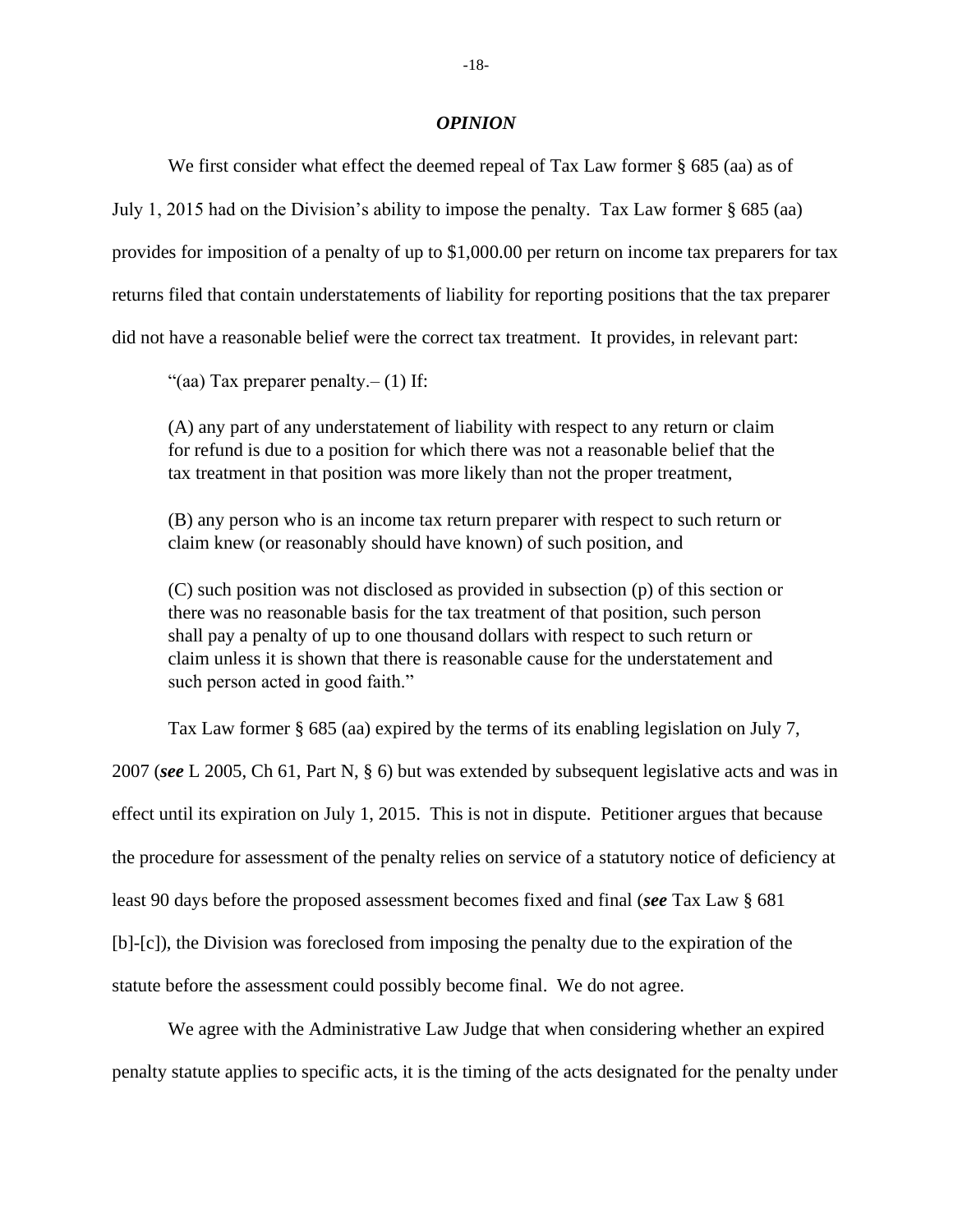the statute that determines when such penalties are incurred. New York's General Construction Law § 93 states that penalties provided for under a statute that were incurred before repeal of the statute are not affected by full or partial repeal. In provides, in relevant part:

"The repeal of a statute or part thereof shall not affect or impair any act done, offense committed or right accruing, accrued or acquired, or liability, penalty, forfeiture or punishment incurred prior to the time such repeal takes effect, but the same may be enjoyed, asserted, enforced, prosecuted or inflicted, as fully and to the same extent as if such repeal had not been effected."

Here, we note that petitioner's acts that led to the Division's imposition of a tax preparer penalty occurred after the beginning of the 2014 income tax return filing season and before the Division's issuance of the notice of deficiency via certified mail on June 30, 2015, shortly before the deemed expiration of the statute. We have had opportunity to consider the survivability of the tax preparer penalty in this context and found that it is the time when the tax preparer filed the returns in question that is operative for determining whether the penalty may be imposed (*see Matter of Garcia*, Tax Appeals Tribunal, December 1, 2016). The penalty asserted by the Division herein was incurred at the time the returns containing the understatements of liability were filed with the Division. The expiration of Tax Law former § 685 (aa), effective July 1, 2015, does not affect the actions taken by petitioner in filing the returns or the liabilities incurred based upon those actions. Accordingly, the Division may assert the penalties at issue and the Division of Tax Appeals and this Tribunal are required to provide petitioner with a process to protest such penalties (*see also* General Construction Law § 94 ["all actions and proceedings . . . commenced under or by virtue of any provision of a statute so repealed, and pending immediately prior to the taking effect of such repeal, may be prosecuted and defended to final effect in the same manner as they might if such provisions were not so repealed"]).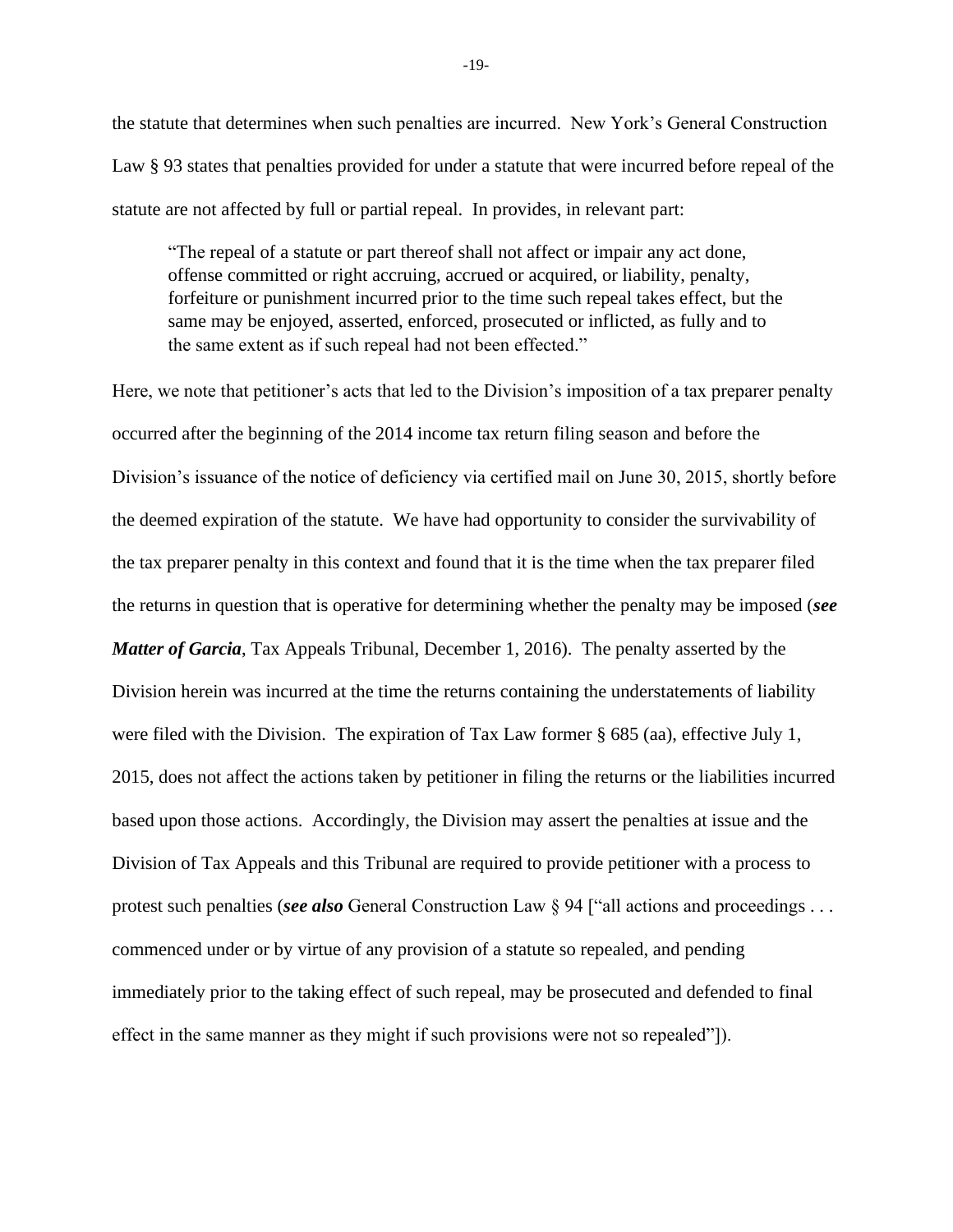Having determined that Tax Law former § 685 (aa) was in effect for the audit period, we consider petitioner's argument that Tax Law  $\S 681$  (c) prevents the Division's assessment of the tax preparer penalty because petitioner filed a petition within the statutory time frame to protest the notice of deficiency. Harmonizing the provisions of Tax Law § 681 (b) and (c) reveals that a notice of deficiency is a statutory notice of a proposed assessment; that is, it serves as notice of an impending assessment that simultaneously provides the taxpayer (or tax preparer, as is the case here) with protest rights before it becomes fixed and final at the expiration of the 90-day period to request review (*see* Tax Law §§ 681[b]-[c]; 689 [b]). Petitioner's argument incorrectly assumes that an assessment of a penalty is foreclosed from ever becoming final following the expiration of the statute upon which the penalty is based, so long as a timely protest of the notice of deficiency is filed. As we have found that the Division's ability to assert a penalty survives the statute's expiration where the acts that incurred the penalty were performed before such expiration, we find petitioner's argument to be without merit.

Petitioner bears the burden of proving by clear and convincing evidence that the deficiency assessment was erroneous (Tax Law § 689 [e]; *see also Matter of Levin v Gallman*, 42 NY2d 32, 34 [1977]; *Matter of Suburban Restoration Co. v Tax Appeals Trib. of State of N.Y.*, 299 AD2d 751, 752 [3d Dept 2002]). Petitioner charges that the evidence offered by the Division was inadmissible hearsay evidence and thus the burden of proof never shifted to her. Petitioner misconstrues the allocation of the burden of proof required of her as provided under Tax Law § 689 (e):

- "(e) Burden of proof. In any case before the tax commission under this article, the burden of proof shall be upon the petitioner except for the following issues, as to which the burden of proof shall be upon the tax commission:
- (1) whether the petitioner has been guilty of fraud with intent to evade tax;

-20-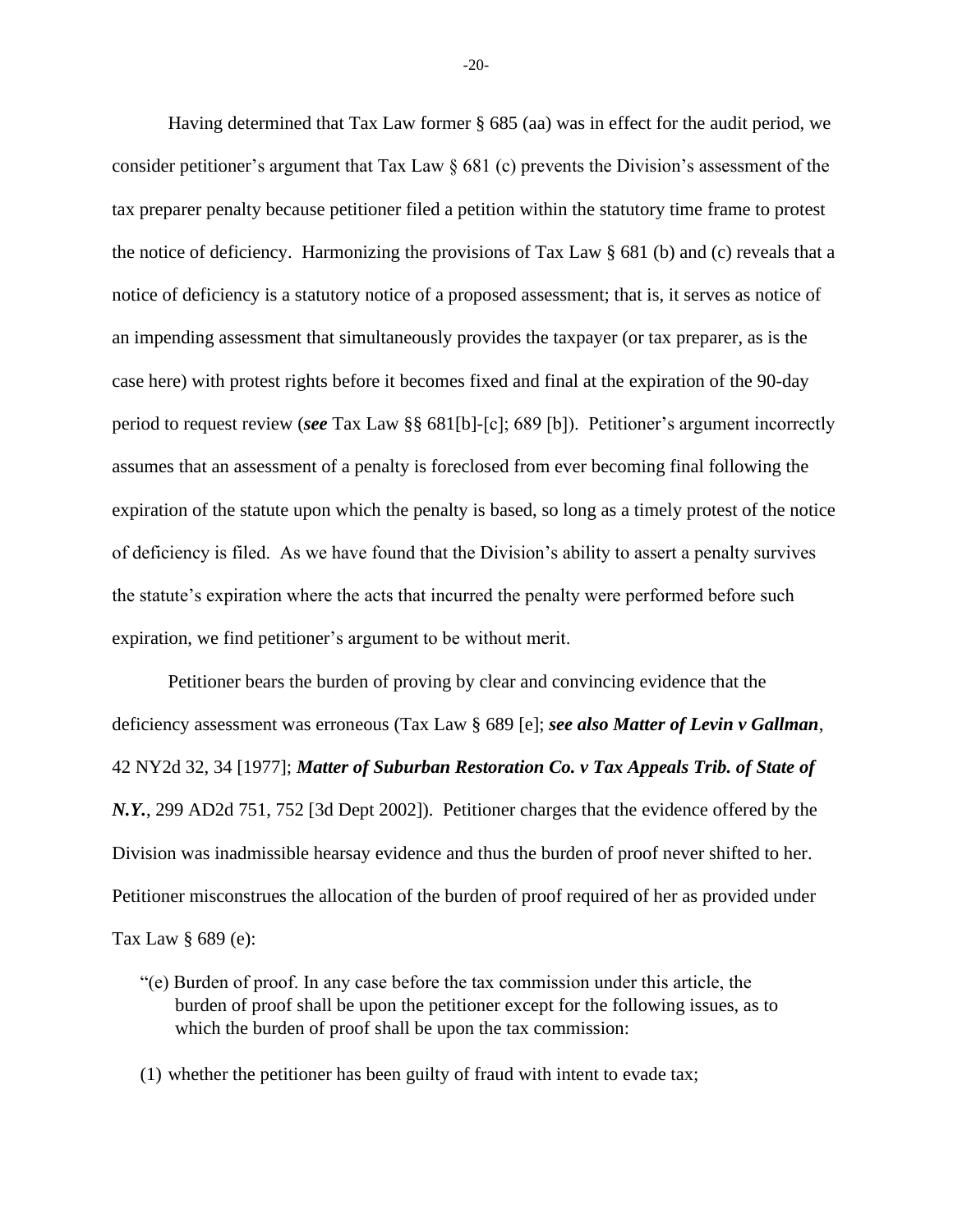- (2) whether the petitioner is liable as the transferee of property of a taxpayer, but not to show that the taxpayer was liable for the tax;
- (3) whether the petitioner is liable for any increase in a deficiency where such increase is asserted initially after a notice of deficiency was mailed and a petition under this section filed, unless such increase in deficiency is the result of a change or correction required to be reported under section six hundred fifty-nine, and of which change or correction the tax commission had no notice at the time it mailed the notice of deficiency; and
- (4) whether any person is liable for a penalty under subsection (q) or (r) of section six hundred eighty-five of this article."

Petitioner assumes that she does not bear the burden of proof in proving that the notice of deficiency was erroneous or improper in the first instance, and the Division bears the burden of proving a prima facie case. This is not correct. First, Tax Law § 689 (e) clearly assigns the burden of proof to petitioner, who has not demonstrated an exception to the general rule that would shift the burden to the Division. Secondly, petitioner's argument that hearsay evidence is insufficient to comprise substantial evidence allowing the Administrative Law Judge to draw reasonable inferences in rendering a determination runs counter to established law. It has been recognized that relevant and probative hearsay evidence is admissible in administrative proceedings (*Matter of Flanagan v New York State Tax Commn.*, 154 AD2d 758 [3d Dept 1989]; *see also* SAPA § 306 [1] [providing that "agencies need not observe the rules of evidence observed by courts, but shall give effect to the rules of privilege recognized by law]"). Further, said evidence may constitute substantial evidence to support an administrative agency's determination (*id.*; *see also Matter of Callicutt*, Tax Appeals Tribunal, February 8, 1996, *confirmed* 241 AD2d 778 [3d Dept 1997]).

Having examined the record and testimony, we do not find that the Administrative Law Judge erred in concluding that petitioner failed to bear her burden of proof in showing the notice of deficiency to be erroneous. The Division's witness provided testimony about his involvement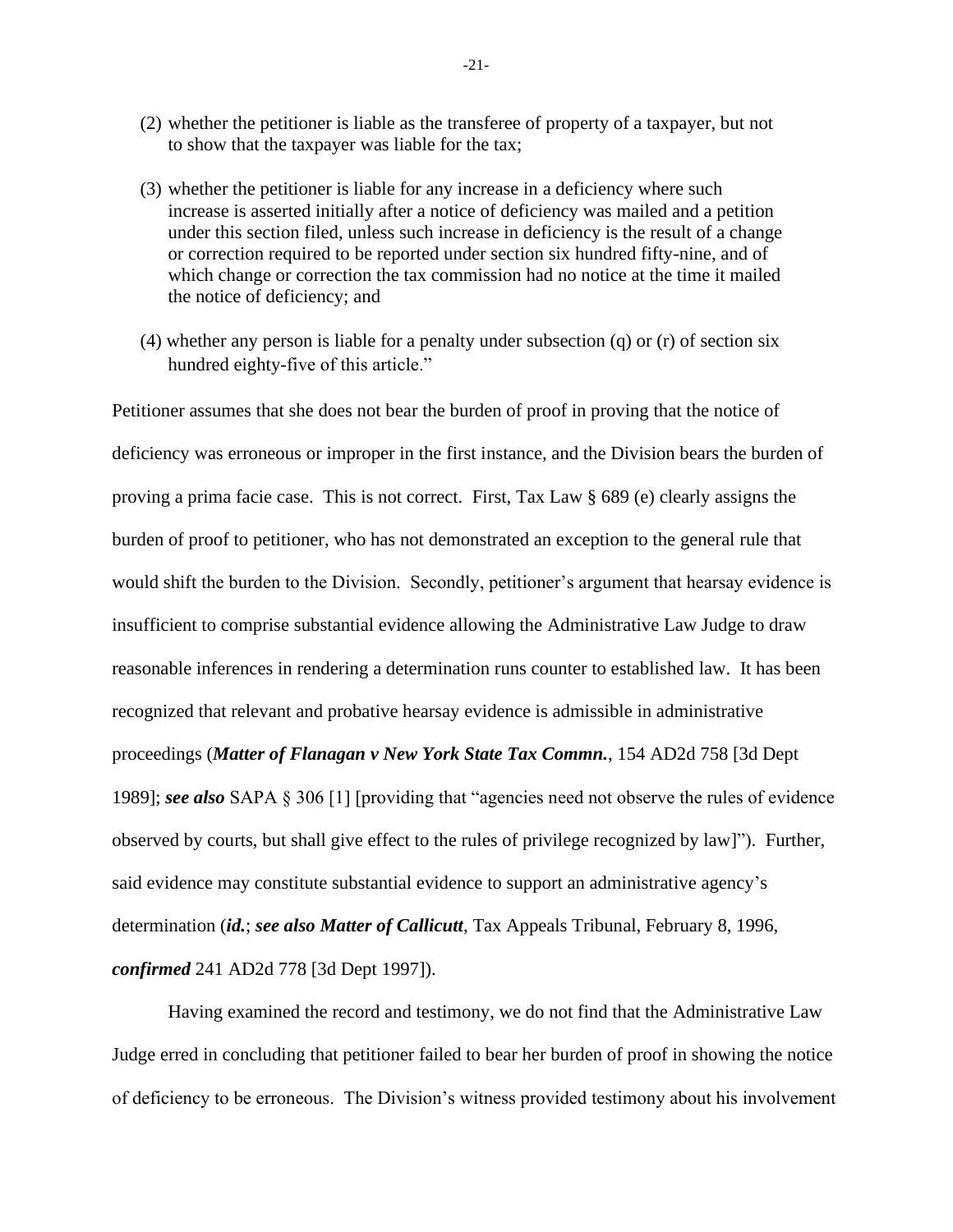in the audit of petitioner and was able to describe the details of the records created in the course of auditing the returns filed by petitioner. While petitioner testified that she attempted to ascertain the correct tax treatment for the business property losses claimed by her clients, her testimony was vague regarding the sources she consulted. While testifying that she retained the records she collected from her clients and continues to store them, petitioner declined to offer those records into the record in support of her assertion that she had a reasonable belief that the tax treatment of her clients' claimed losses was the correct one. Although this Tribunal is granted the authority to review de novo a determination of an administrative law judge (Tax Law § 2006 [7]; *see* 20 NYCRR 3000.11 [e] [1]), we do not see reason to disturb the Administrative Law Judge's determination with respect to petitioner's failure to meet the burden of proof as allocated to her pursuant to Tax Law § 689 (e).

Lastly, we address petitioner's argument that the tax preparer penalty imposed in this case should be canceled because it is arbitrary and capricious. In support of her argument, petitioner claims that the penalty is completely disproportionate to the economic benefit she gained from her tax preparation business and that the Division failed to consider a penalty less that the maximum allowed. However, petitioner has pointed to no legal basis that the Division is required for any reason to consider a penalty in any amount less than the maximum.

### Accordingly, it is ORDERED, ADJUDGED and DECREED that:

1. The exception of Yesenia Almonte is denied;

2. The determination of the Administrative Law Judge is affirmed;

3. The petition of Yesenia Almonte is denied; and

4. The notice of determination, dated June 30, 2015 is sustained.

-22-